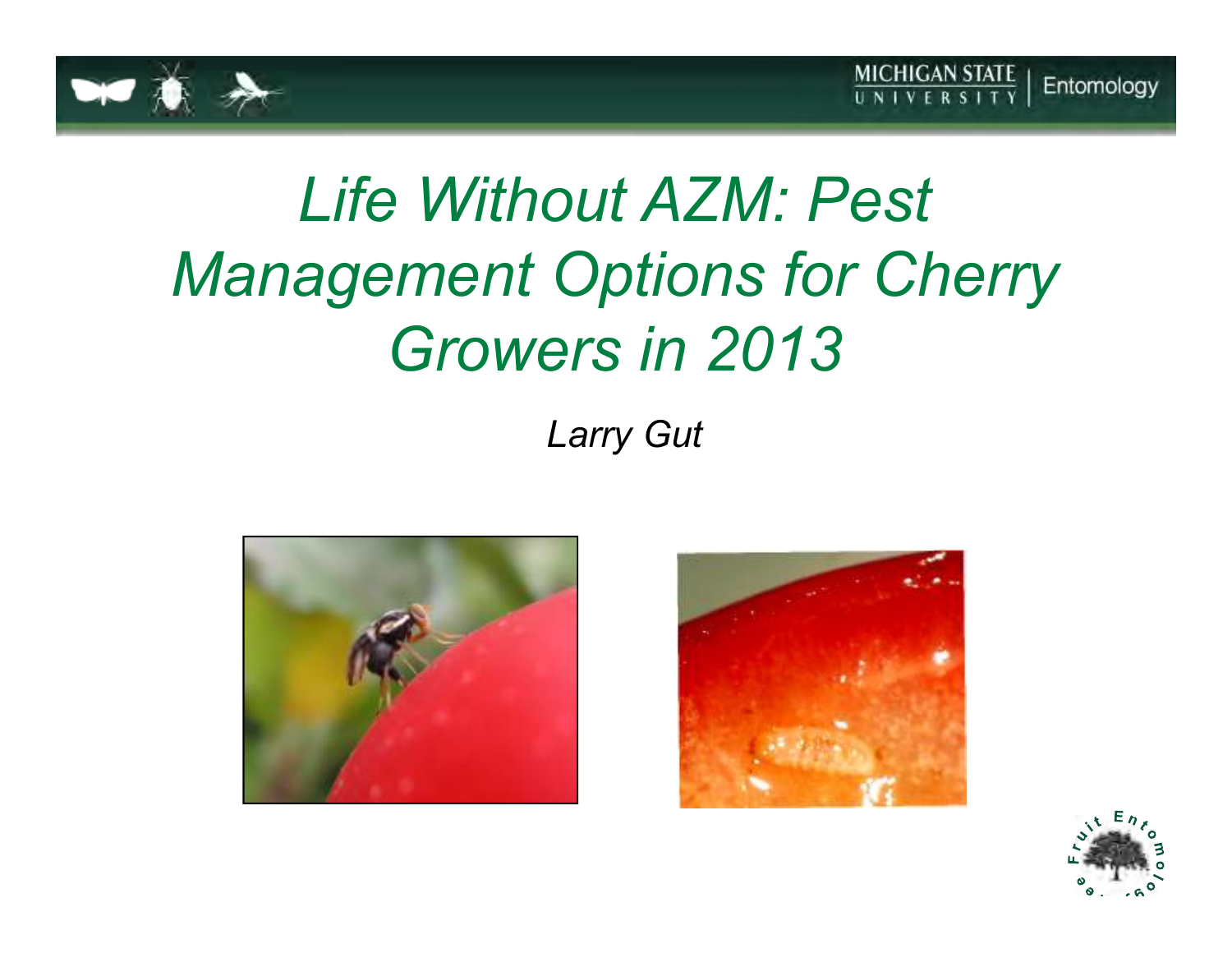![](_page_1_Picture_0.jpeg)

# *Current programs:*

•*Effective and economical*

![](_page_1_Picture_3.jpeg)

# *Regulatory changes*

Phase-out for AZM:

Ratcheting down of annual application rates*1.5 lbs ai/A in 2008 & 2009, 0.75 lbs ai/A in 2010-2012*

Use of existing stocks extended to Sept 30, 2013

![](_page_1_Picture_8.jpeg)

![](_page_1_Picture_9.jpeg)

![](_page_1_Picture_10.jpeg)

#### **MICHIGAN STATE** Entomology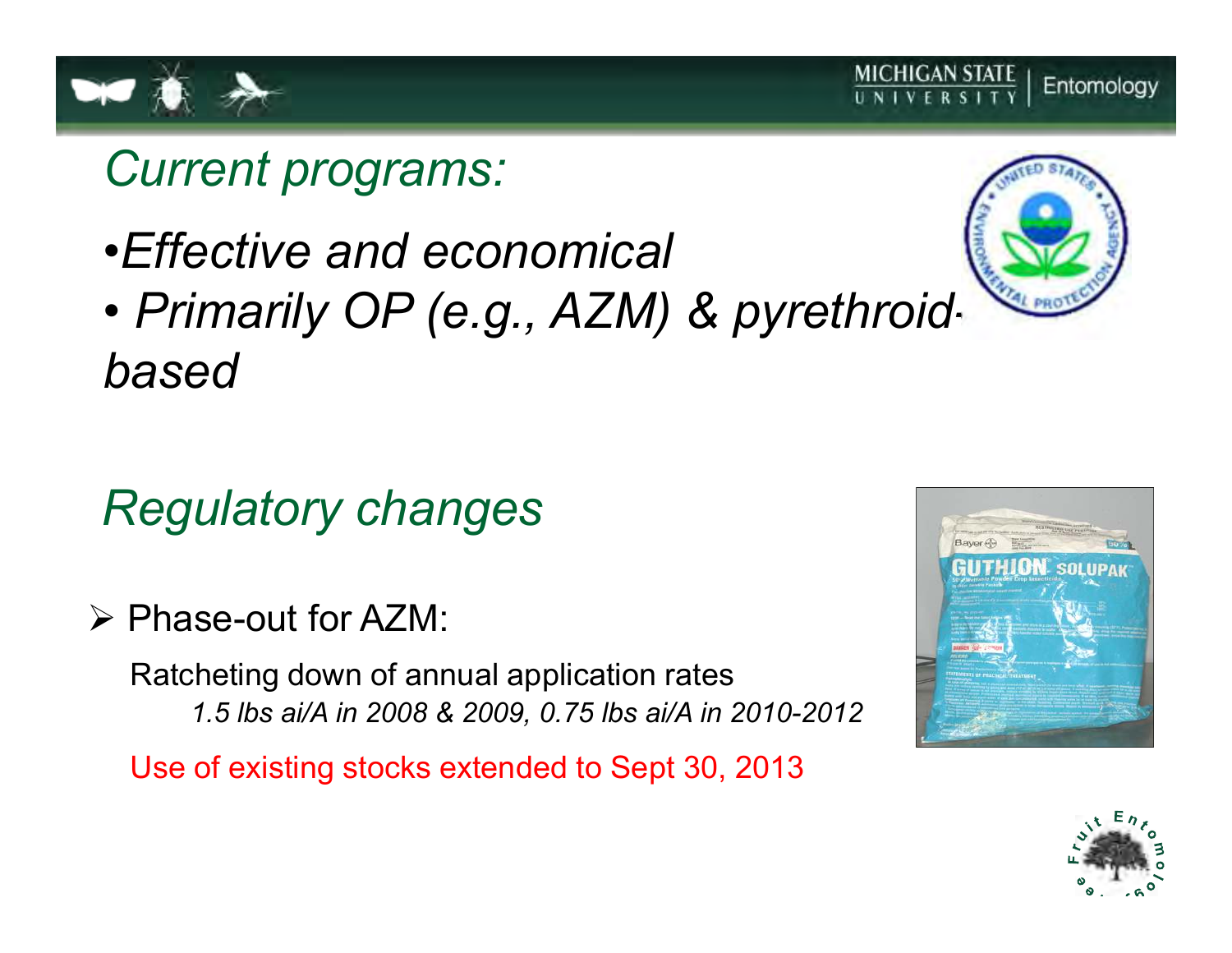![](_page_2_Picture_0.jpeg)

### Newer compounds for CFF control

![](_page_2_Figure_3.jpeg)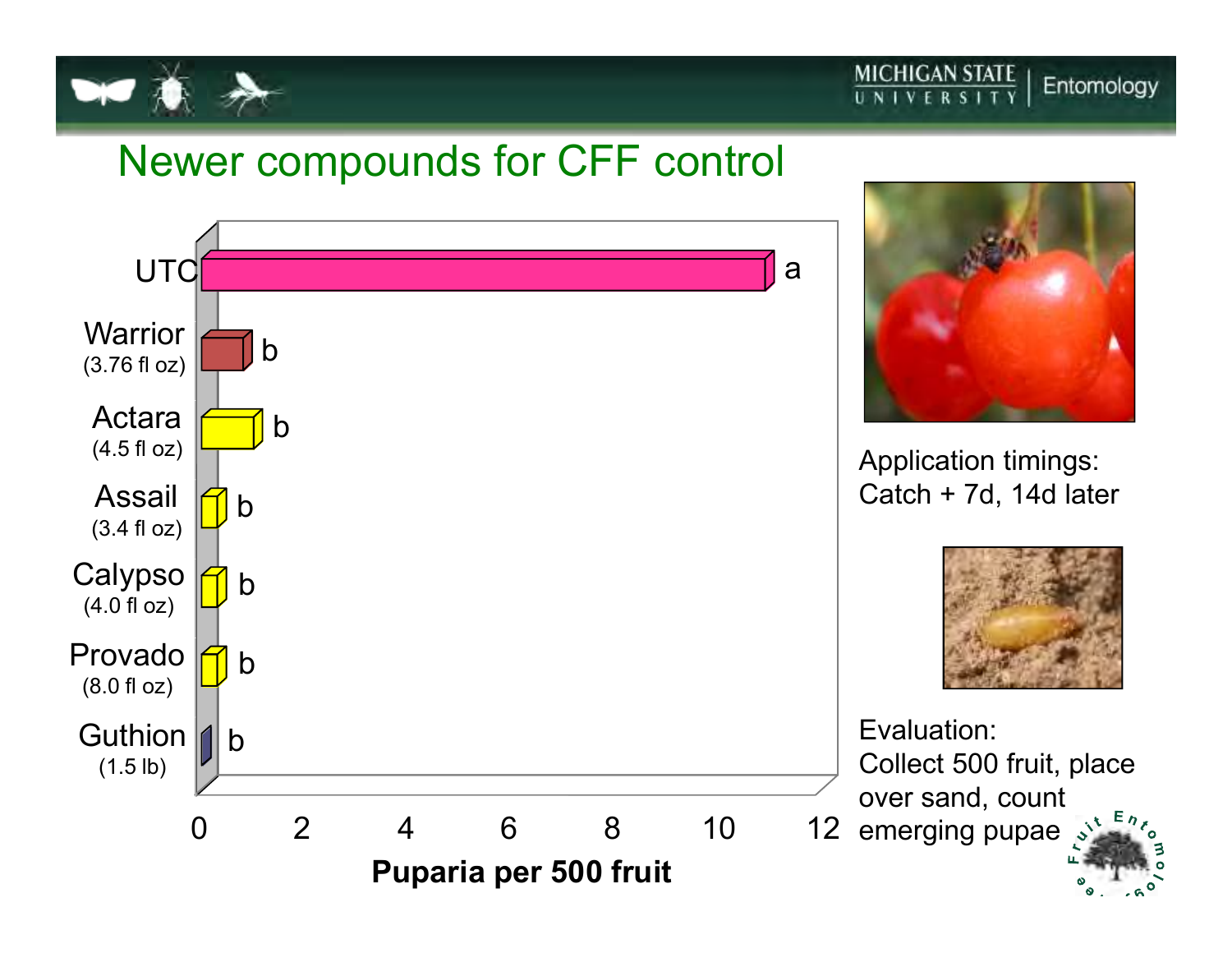![](_page_3_Picture_0.jpeg)

## *Control of CFF and Drosophila in tart cherry-2011*

![](_page_3_Figure_3.jpeg)

![](_page_3_Picture_4.jpeg)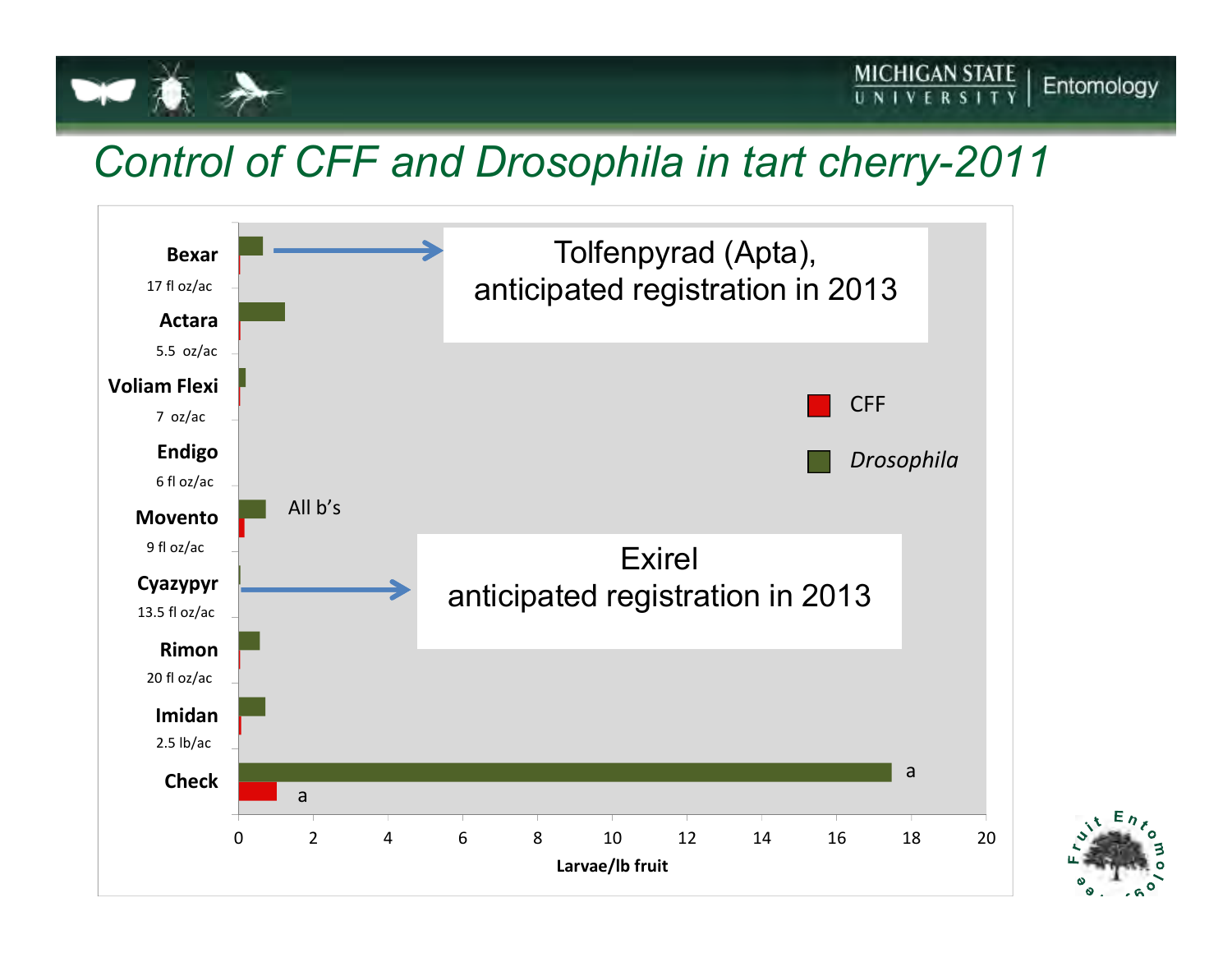![](_page_4_Picture_0.jpeg)

# *Chemical Control of Cherry Fruit Fly*

- > After oviposition eggs are under skin and protected.
- > Conventional contact poisons (Guthion) toxic to flies.

![](_page_4_Picture_4.jpeg)

- > Timed for adult egg laying period (7-10 days after first emergence).
- > Residual activity important due to immigrating flies.

![](_page_4_Picture_7.jpeg)

![](_page_4_Picture_8.jpeg)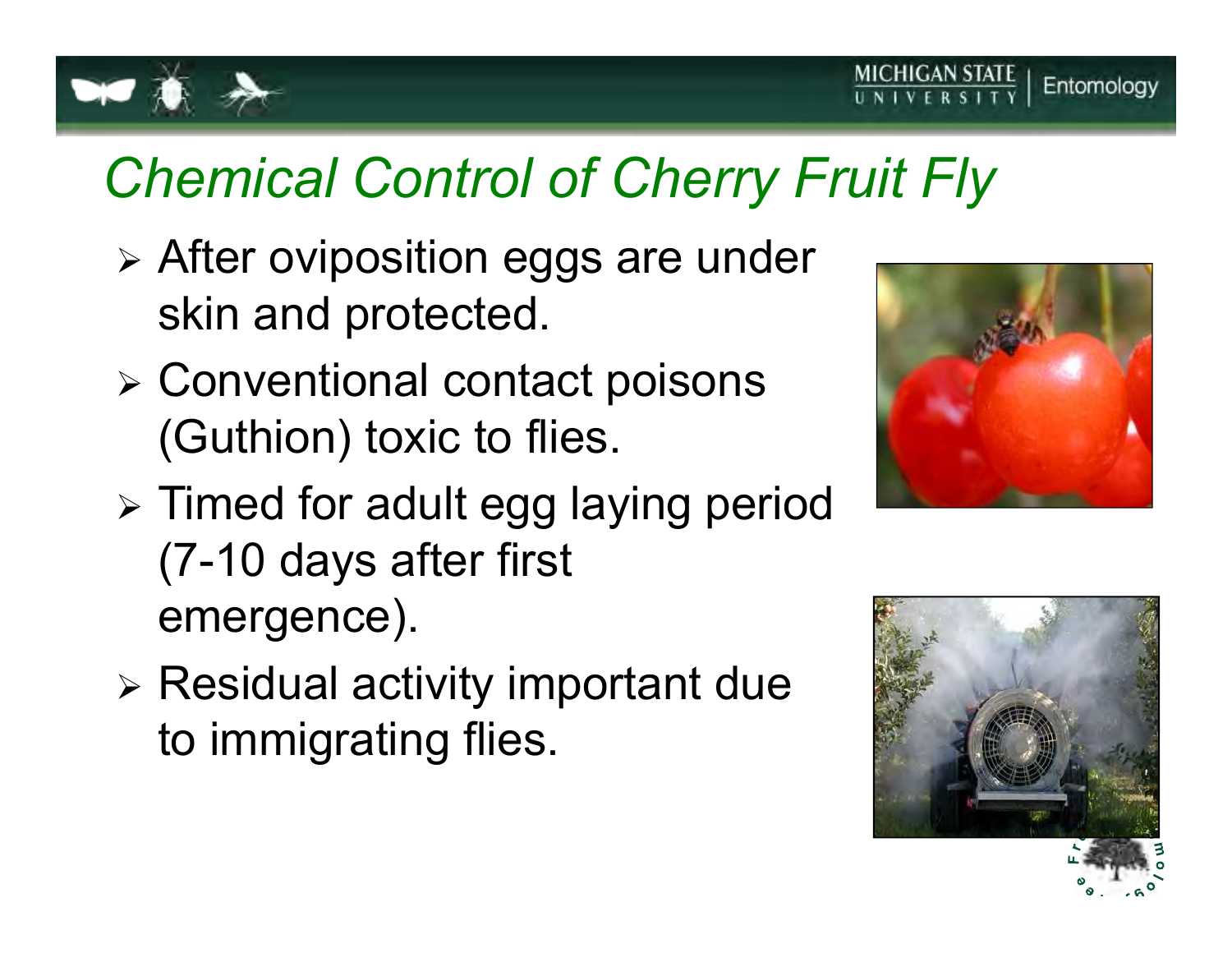![](_page_5_Picture_0.jpeg)

![](_page_5_Picture_1.jpeg)

 $\triangleright$  Compounds requiring ingestion are timed for preoviposition period after first emergence.

![](_page_5_Picture_3.jpeg)

> Oviposition deterrents need to be applied before emergence and coverage maintained through flight.

![](_page_5_Picture_5.jpeg)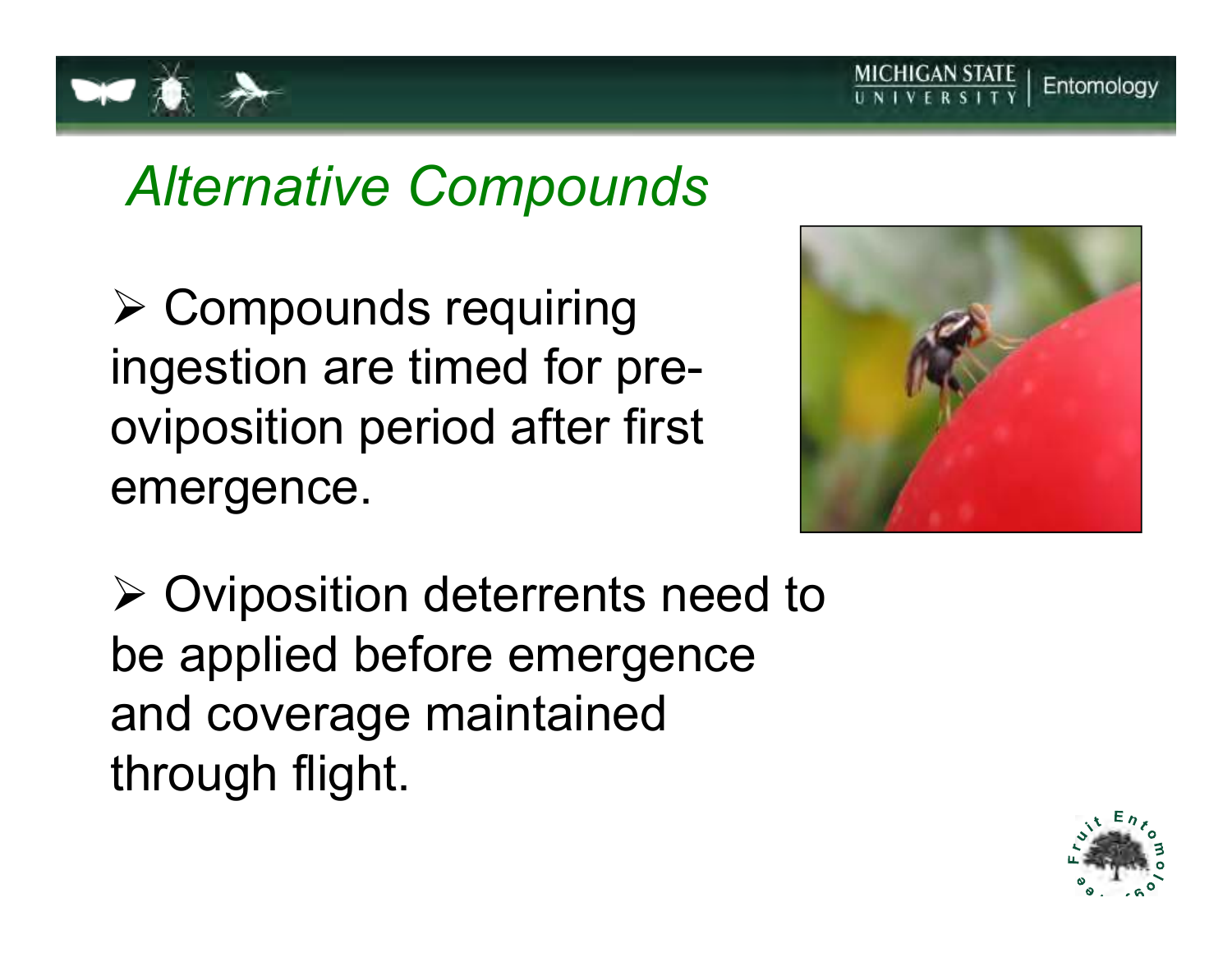![](_page_6_Picture_0.jpeg)

![](_page_6_Picture_1.jpeg)

 $\frac{\text{MICHIGAN STATE}}{\text{UNIVERSITY}}$ 

![](_page_6_Figure_2.jpeg)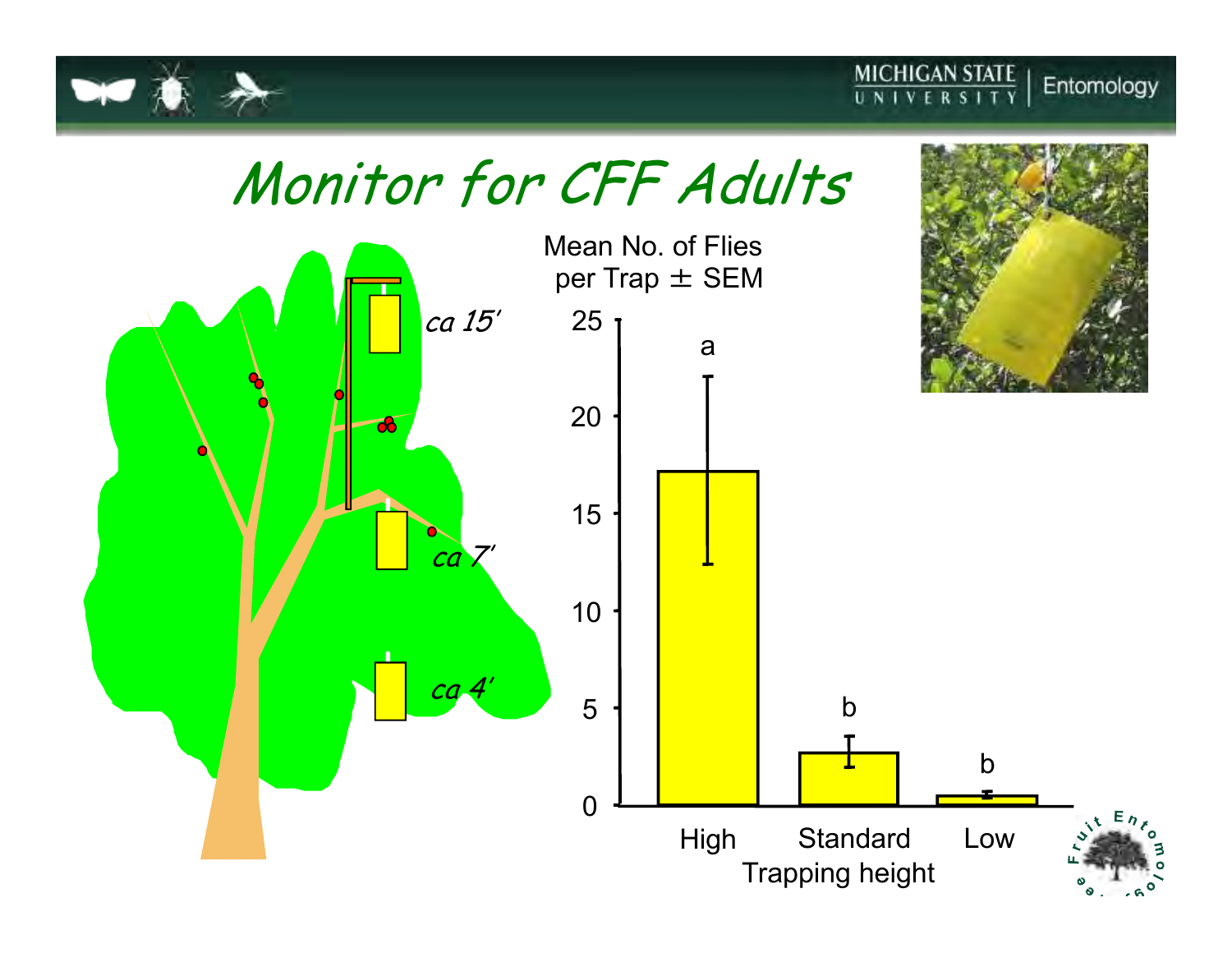![](_page_7_Picture_0.jpeg)

![](_page_7_Figure_1.jpeg)

**MICHIGAN STATE**<br>UNIVERSITY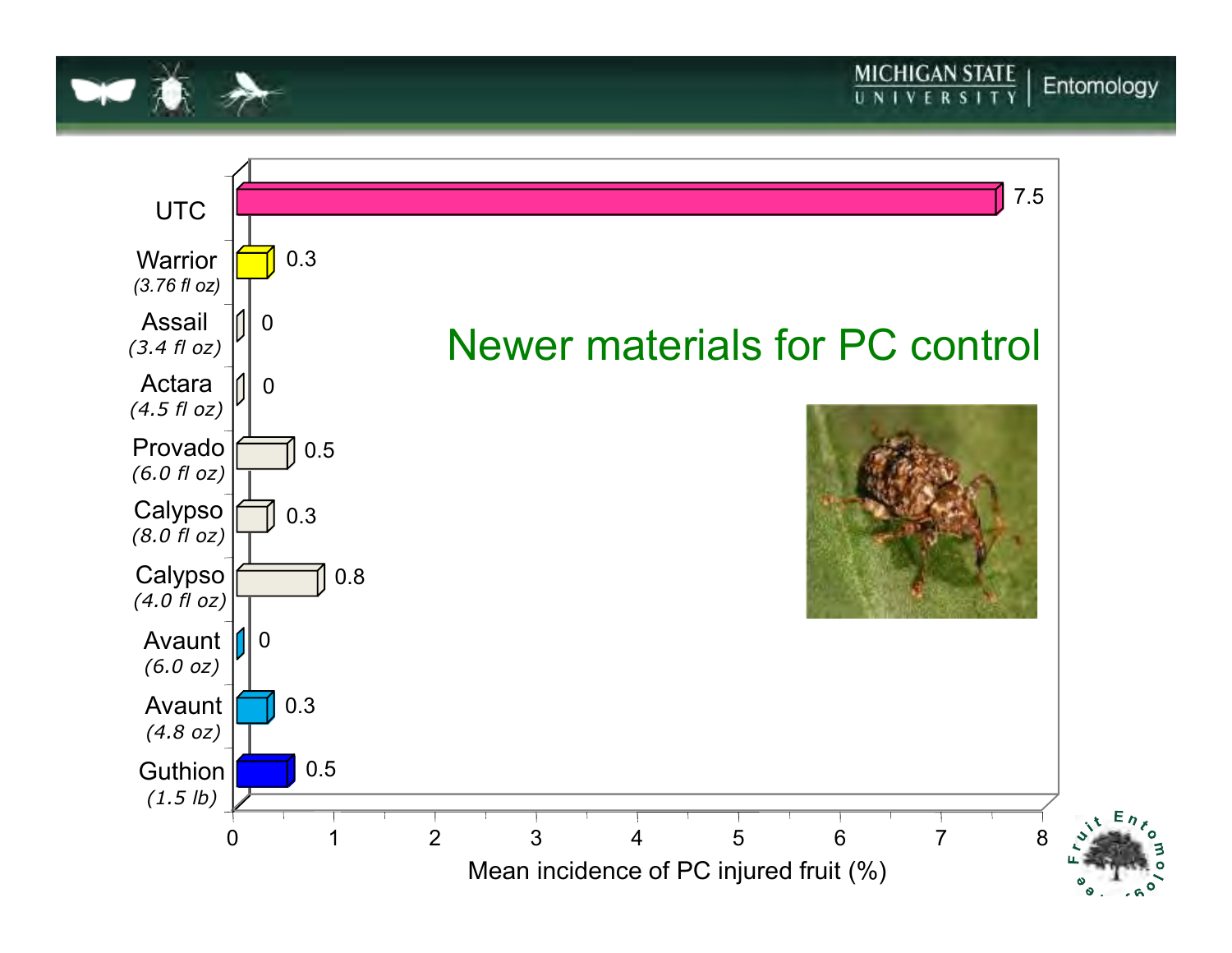![](_page_8_Picture_0.jpeg)

![](_page_8_Picture_1.jpeg)

# OBLR efficacy trials in cherry

- Small plots 4 replicates
- 1 application on June 2
- $\bullet$  Assessed 11 days post-treatment

![](_page_8_Figure_6.jpeg)

![](_page_8_Picture_7.jpeg)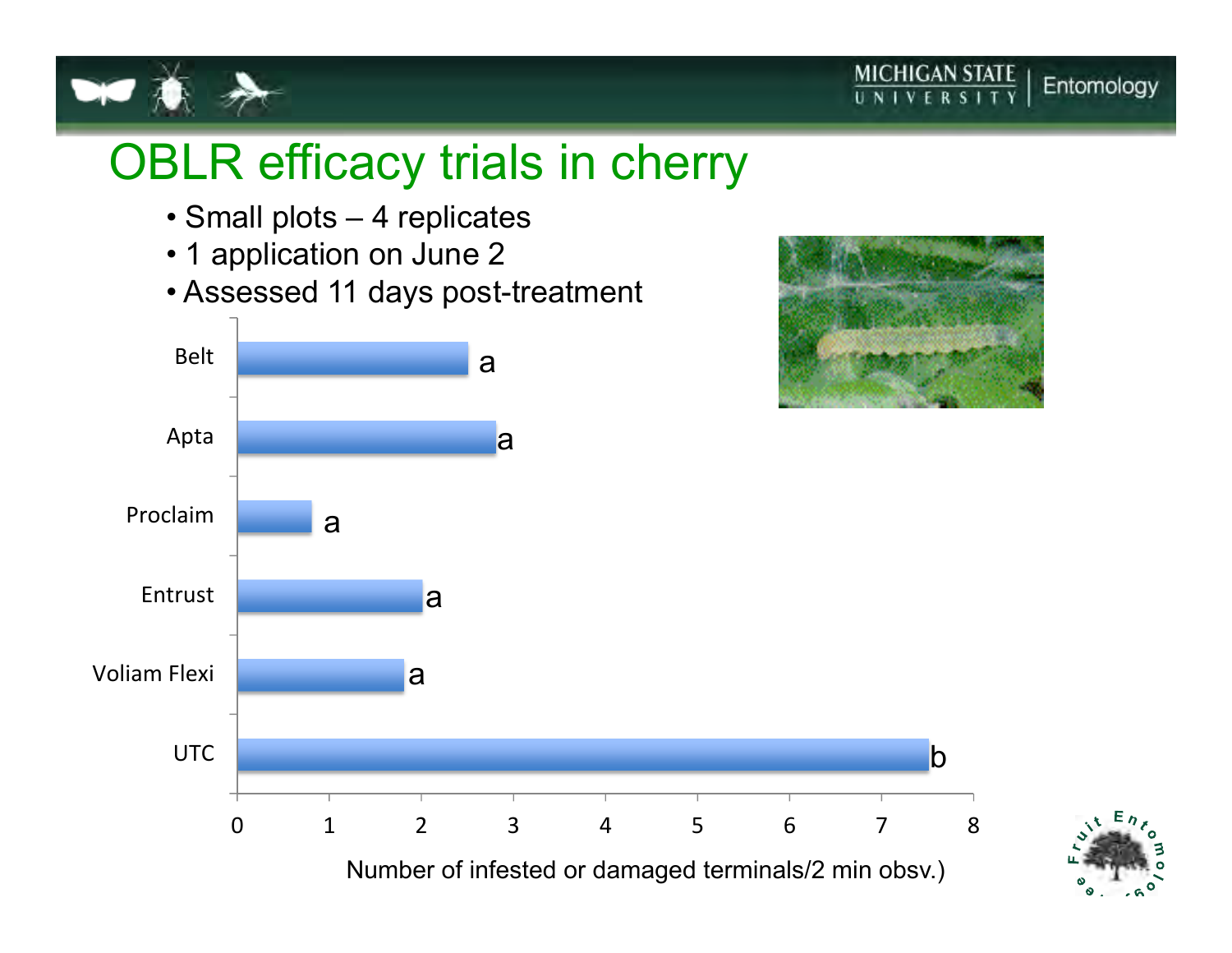![](_page_9_Picture_0.jpeg)

# OBLR efficacy trial in apple

![](_page_9_Figure_3.jpeg)

![](_page_9_Picture_4.jpeg)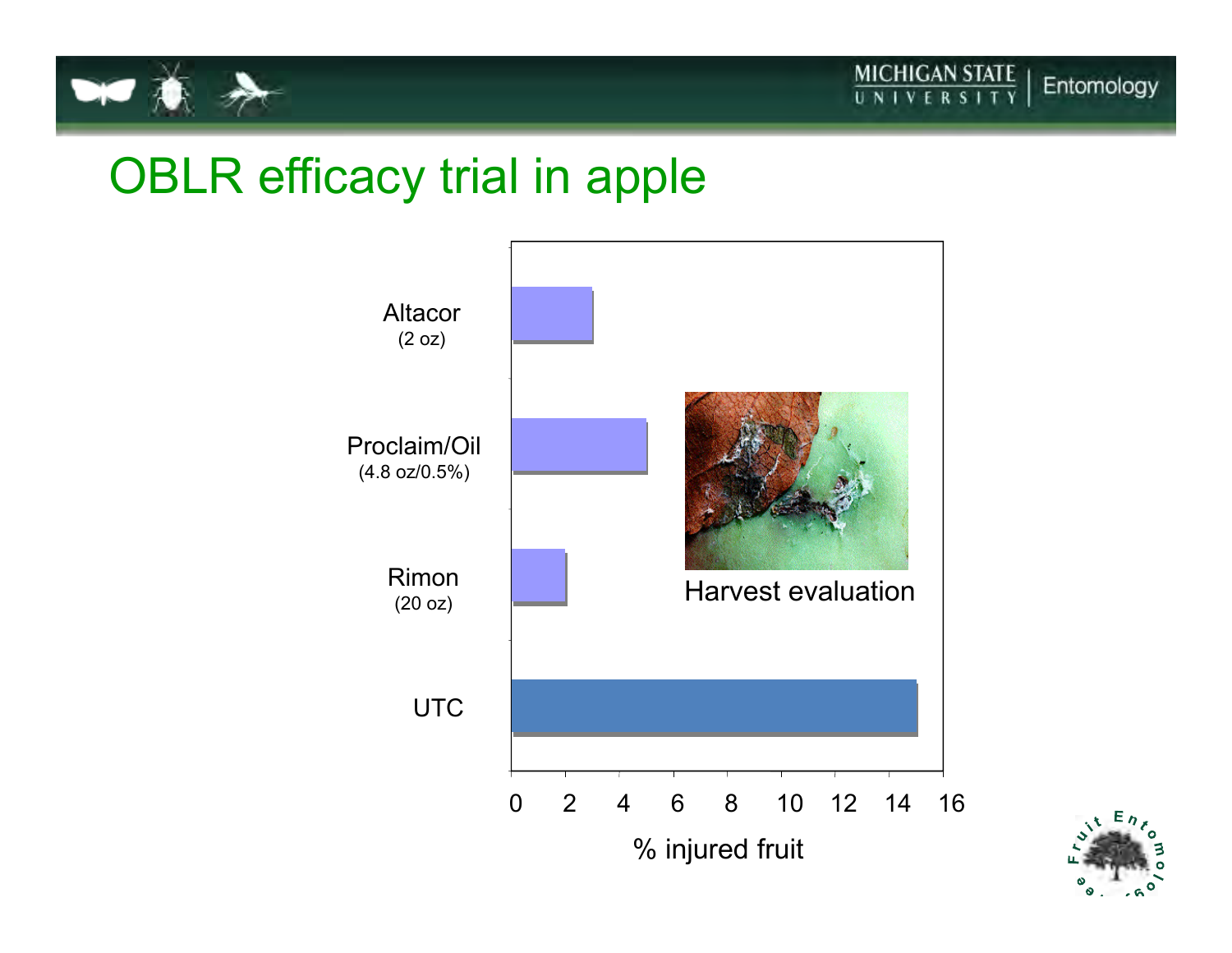![](_page_10_Picture_0.jpeg)

![](_page_10_Picture_1.jpeg)

# *Monitor for adult OBLR*

![](_page_10_Figure_3.jpeg)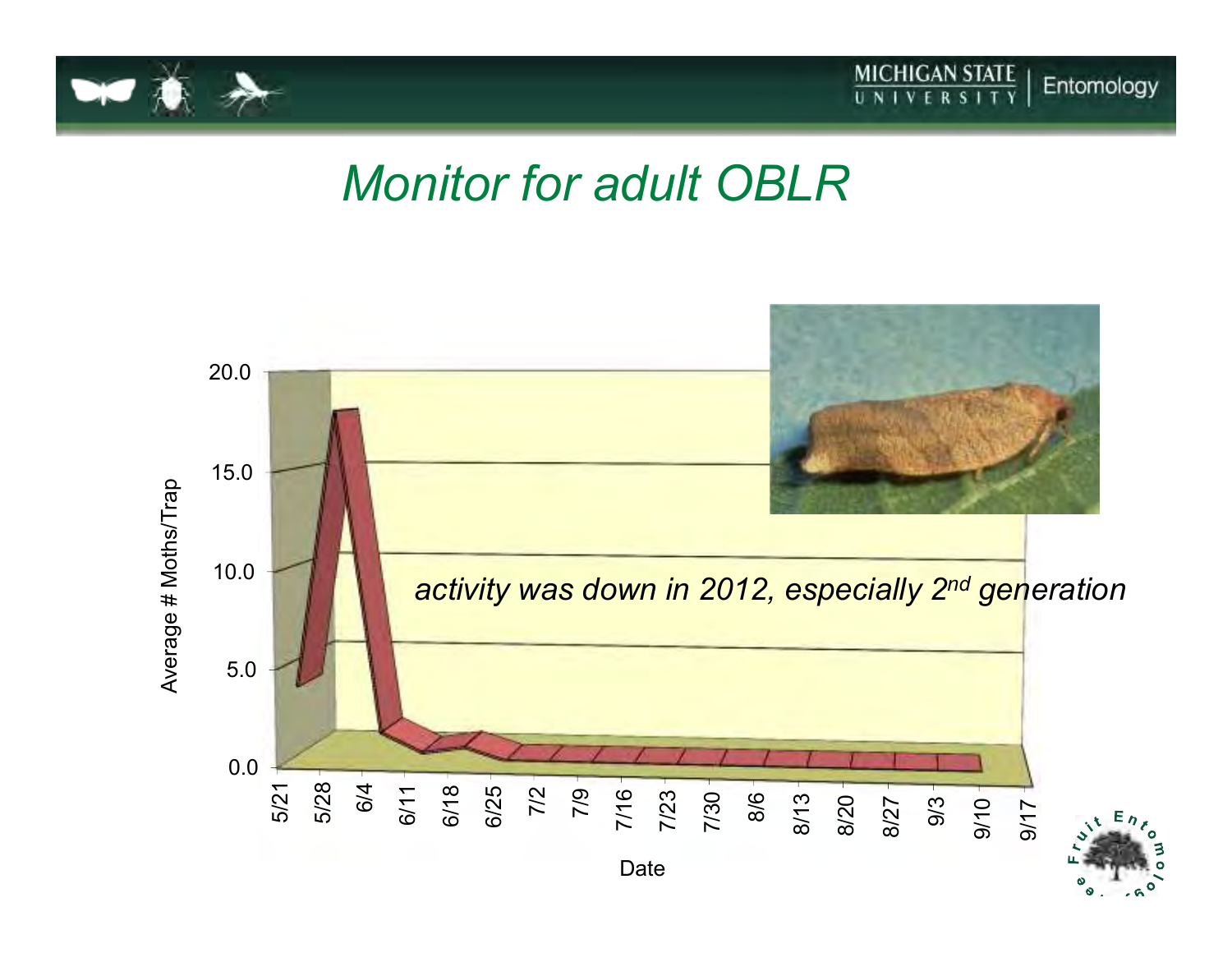![](_page_11_Picture_0.jpeg)

![](_page_11_Picture_1.jpeg)

### *Building a program*

![](_page_11_Figure_3.jpeg)

![](_page_11_Picture_4.jpeg)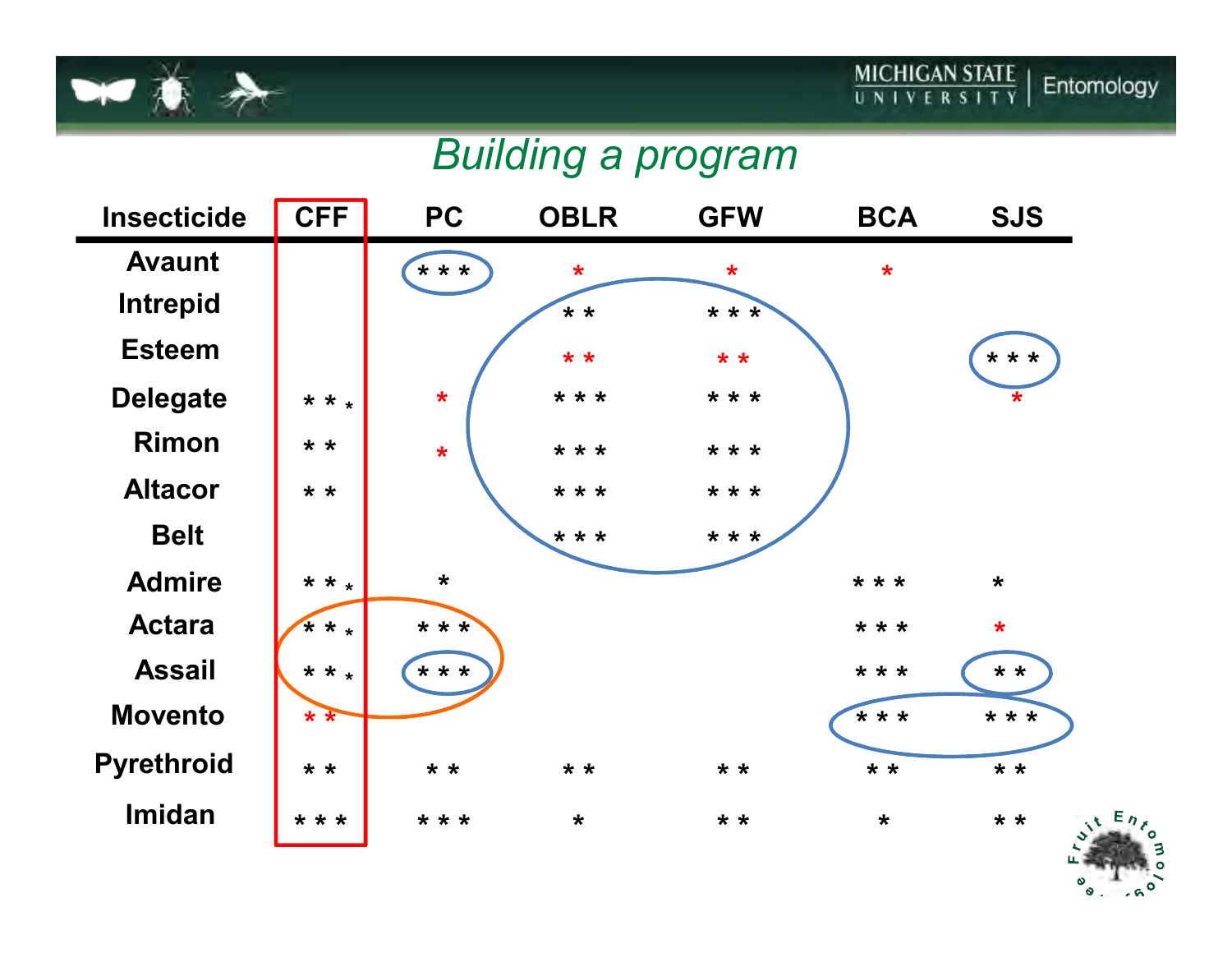![](_page_12_Picture_0.jpeg)

| <b>Building a program</b>                                             |                                                                      |                                   | <b>Target</b>                     |
|-----------------------------------------------------------------------|----------------------------------------------------------------------|-----------------------------------|-----------------------------------|
| Insecticide                                                           | Label rate                                                           | Timing                            | pest(s)                           |
| Delegate 25 WG<br>Altacor 35 WDG<br>Belt 4 SC<br><b>Rimon 0.83 EC</b> | $4.5 - 7$ oz/ac<br>$3 - 4.5$ oz/ac<br>$3 - 4$ oz/ac<br>$20-40$ oz/ac | Late bud burst/<br>Petal-fall     | Fruitworm<br>Leafrollers          |
| Avaunt 30 WG<br>Assail 30 SG                                          | $5 - 6$ oz/ac<br>$5.3 - 8$ oz/ac                                     | Shuck split<br>350 DD after bloom | Plum curculio                     |
| Actara 25 WG<br>Assail 30 SG<br><b>Guthion 50WP</b>                   | $4.5 - 5.5$ oz/ac<br>$5.3 - 8$ oz/ac<br>$1.5$ lb/ac                  | 12 mm fruit                       | Cherry fruit fly<br>Plum curculio |
| Admire 2 F<br>Delegate 25 WG                                          | $6 - 8$ oz/ac<br>$4.5 - 7$ oz/ac                                     | 20-22 mm fruit                    | Cherry fruit fly<br>$\sqrt{E_h}$  |

![](_page_12_Picture_3.jpeg)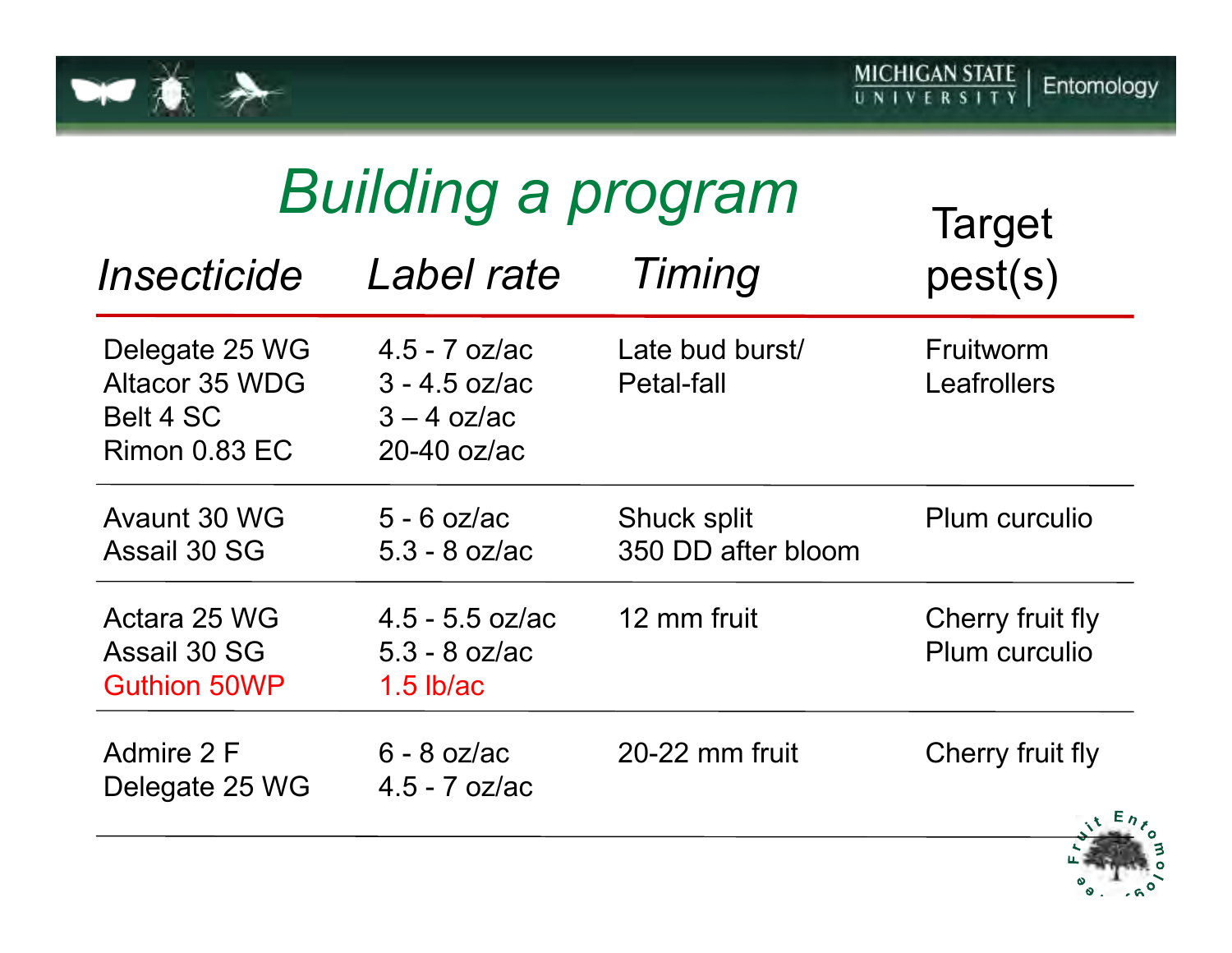![](_page_13_Picture_0.jpeg)

# *Change in CFF activity in some orchards relying on new insecticides for control*

![](_page_13_Figure_3.jpeg)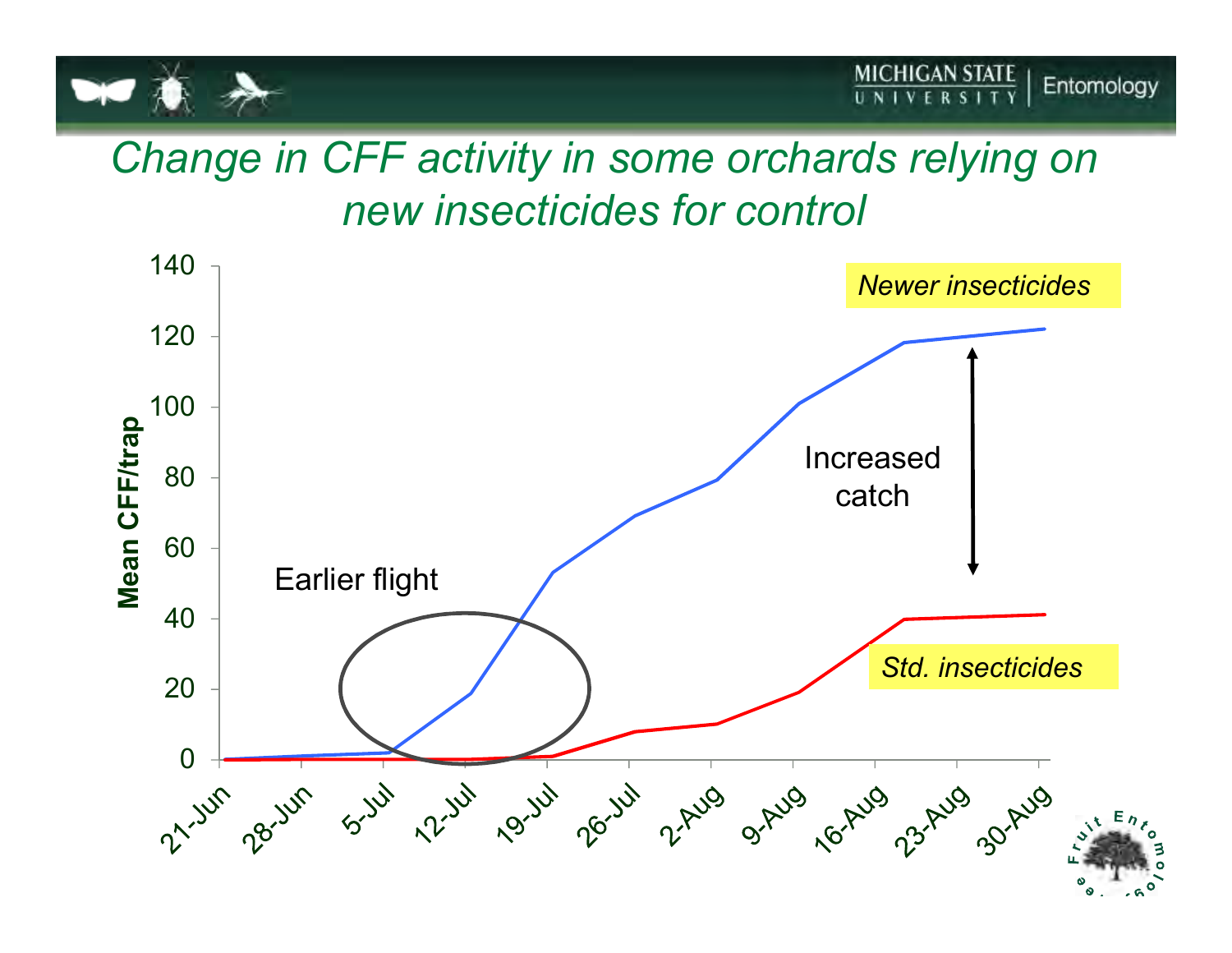![](_page_14_Picture_0.jpeg)

![](_page_14_Picture_1.jpeg)

# *Post-harvest treatment*

![](_page_14_Figure_3.jpeg)

• Similar results in 2010 and 2011 on-farm trials

![](_page_14_Picture_5.jpeg)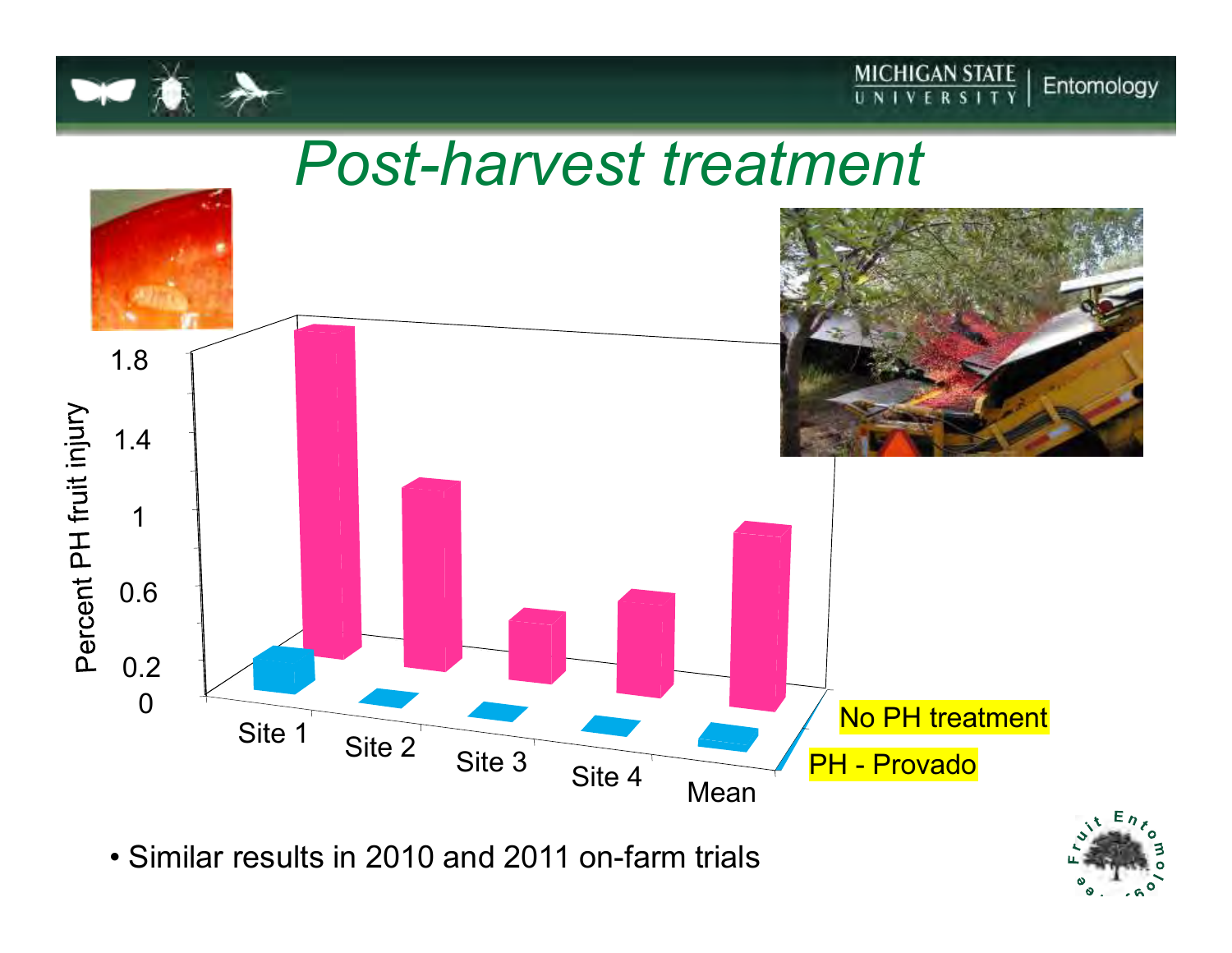![](_page_15_Picture_0.jpeg)

**MICHIGAN STATE**<br>UNIVERSITY

![](_page_15_Figure_2.jpeg)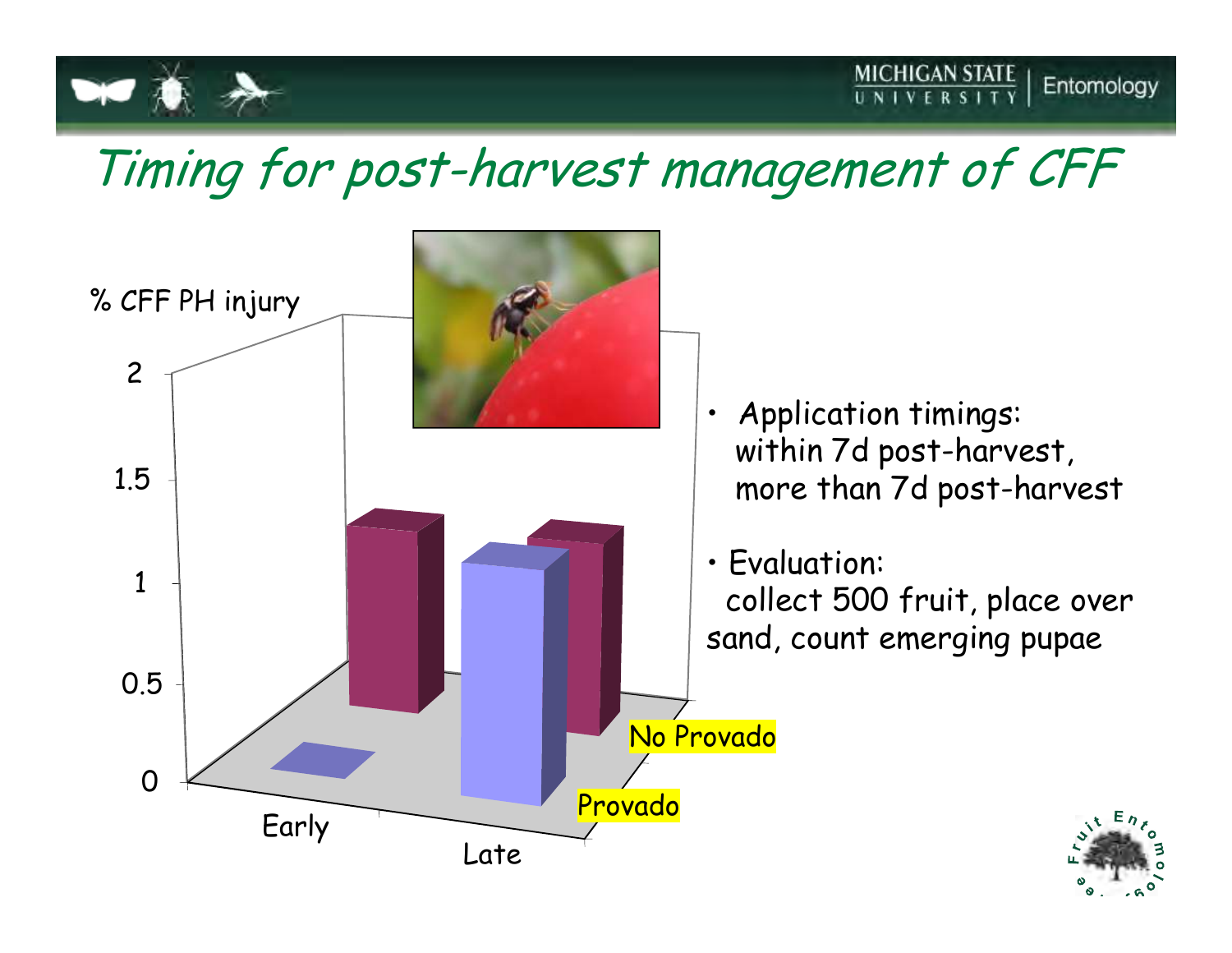# *Spotted wing drosophila: A new concern*

- Unlike native vinegar flies, SWD females lay eggs in<br>intent fault uning corrected evinesites intact fruit, using serrated ovipositor.
- Adult flies live for 3-9 weeks, and females can lay over 300 eggs.

### **Highest riskCherries Strawberries Raspberries Nectarines Blueberries Blackberries** PeachesGrapes

**Lower risk**PearsApplesTomato

![](_page_16_Picture_7.jpeg)

Serrated ovipositor of a femaleWD fly

#### **Alternate hosts**

Wild plants similar to crops**Snowberry Elderberry** Others in Michigan?

![](_page_16_Picture_11.jpeg)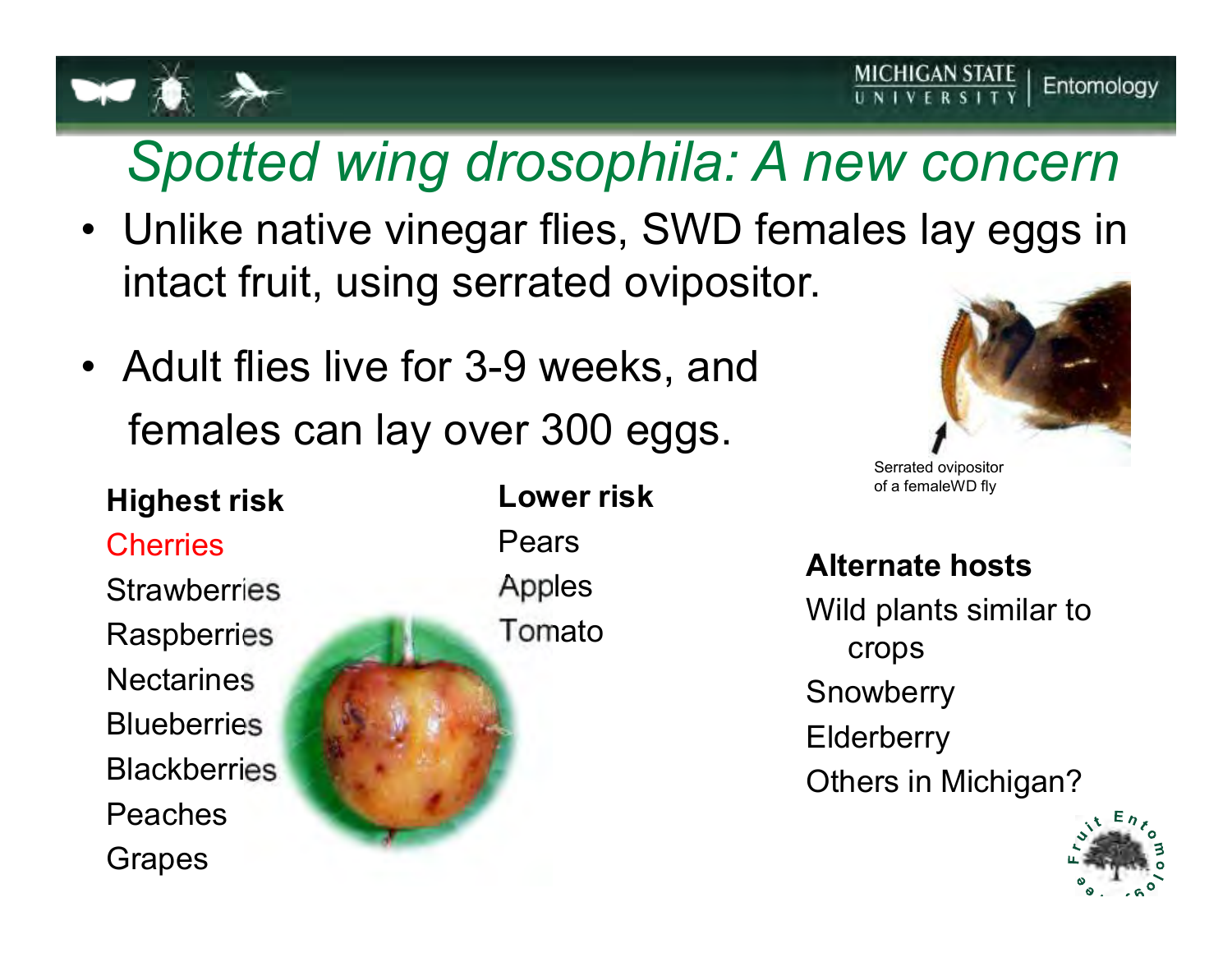![](_page_17_Picture_0.jpeg)

# MI Survey and Detection Program

![](_page_17_Picture_3.jpeg)

# In 2012:

- Two trap types
- Over 120 traps deployed in 12 counties
- • SWD captured in >75% of sites

Yeast-baited ACV-baited

![](_page_17_Picture_9.jpeg)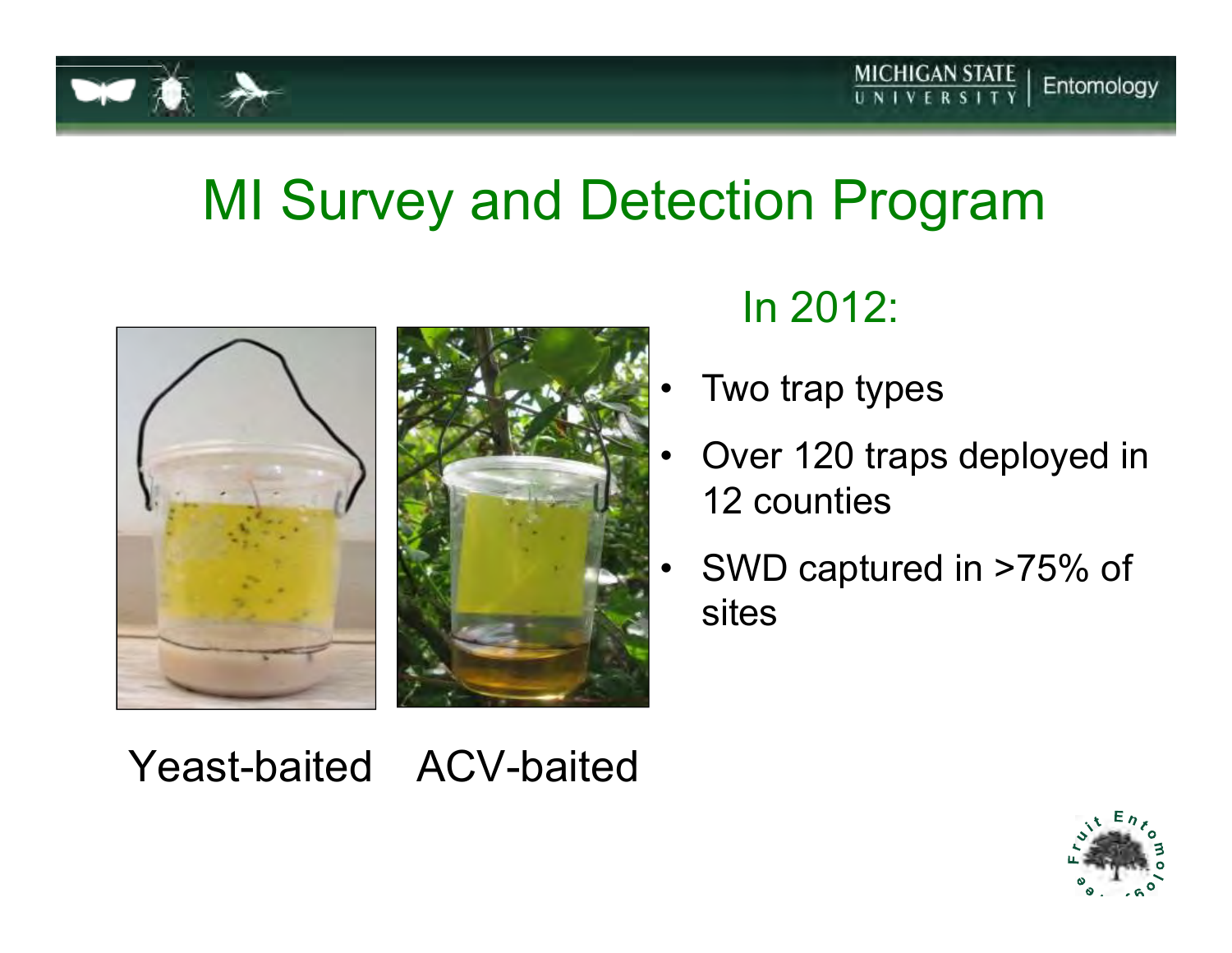![](_page_18_Picture_0.jpeg)

### SWD distribution in Michigan

Based on APHIS–confirmed samples sent through MSU Diagnostics

SWD first detected in...

![](_page_18_Figure_4.jpeg)

New confirmed finds in Antrim and Grand Traverse Counties in 2012

![](_page_18_Figure_6.jpeg)

 $\frac{MICHIGAN STATE}{U N IV E R S IT Y}$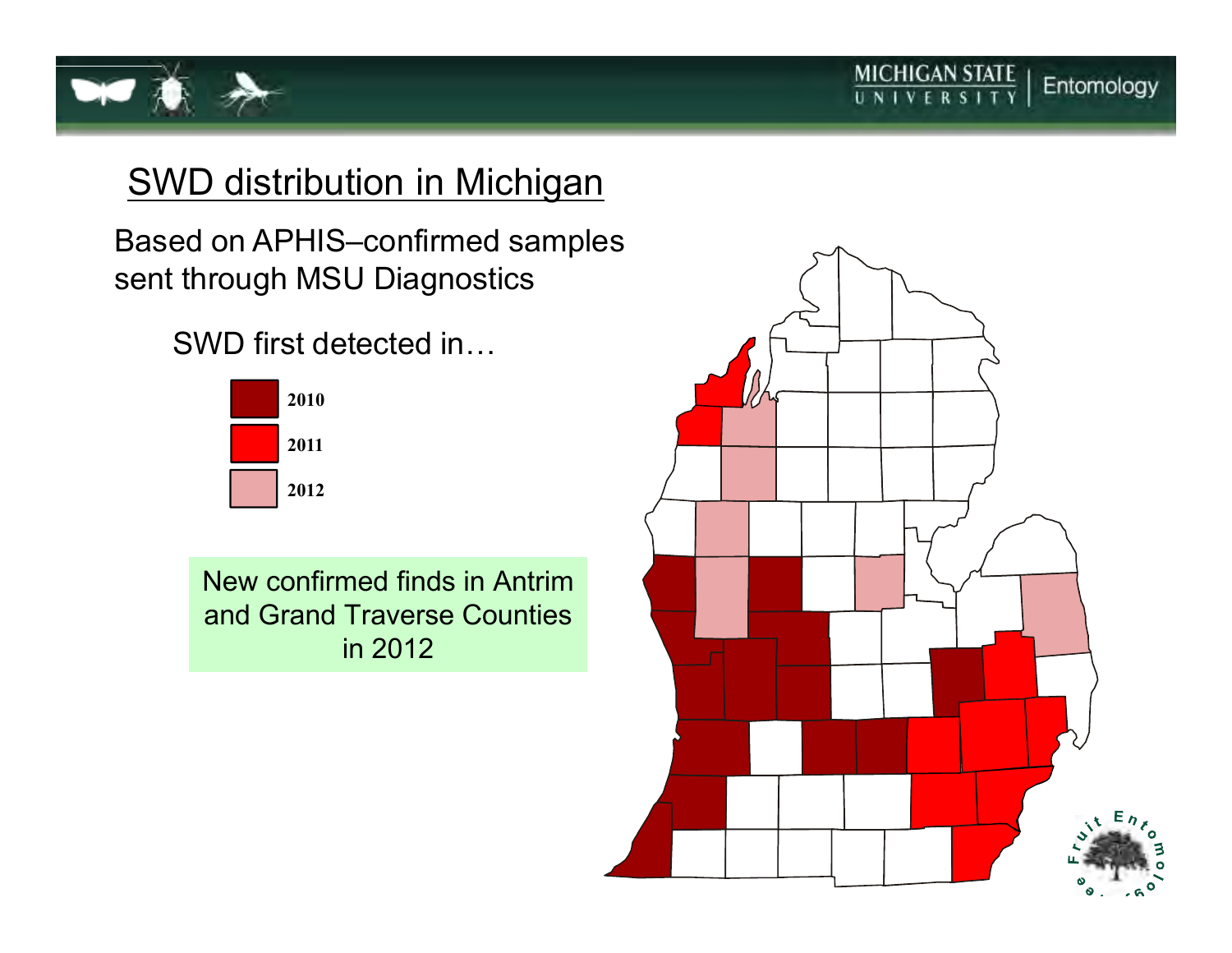![](_page_19_Picture_0.jpeg)

# SWD Trapping:ACV vs Yeast baited

![](_page_19_Figure_3.jpeg)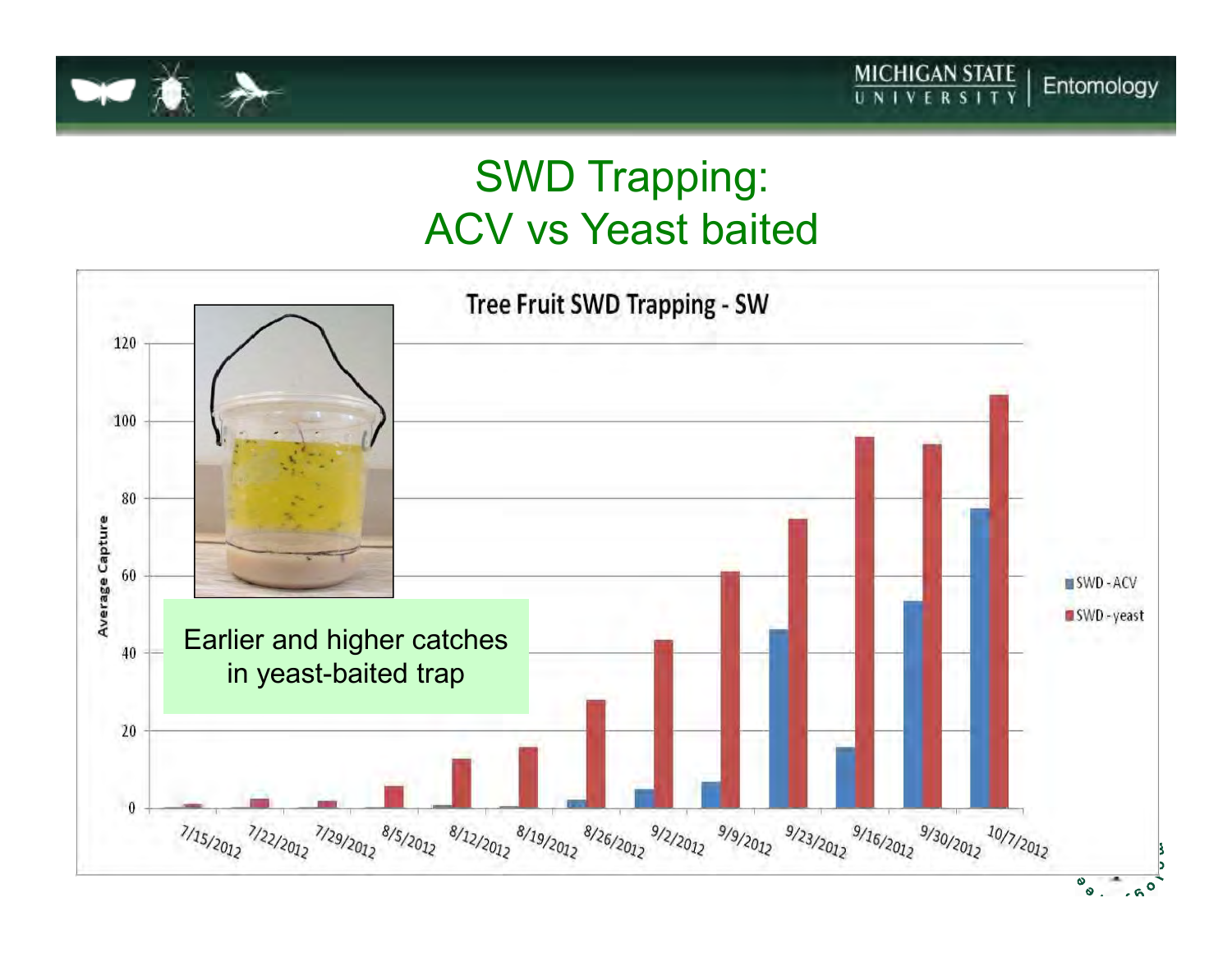![](_page_20_Picture_0.jpeg)

# Timing of SWD activity in cherry: Earlier in 2012

2011

Aug 22

1-Aug

Ň

Sep 22

 $\overline{\phantom{a}}$  $\overline{\phantom{a}}$ 

 $\sim$ 

Oct 10

 $\pmb{\circ}$ 

**B** o

 $60, 60$ 

÷, <u>်ဝ</u>

NW (40 traps)

![](_page_20_Figure_3.jpeg)

60

 $40$ 

20

 $13 \mu$  $20-1$ un 27-Jun  $4-$ [u]  $11 - 10$ 18Hul  $25 - |$ ul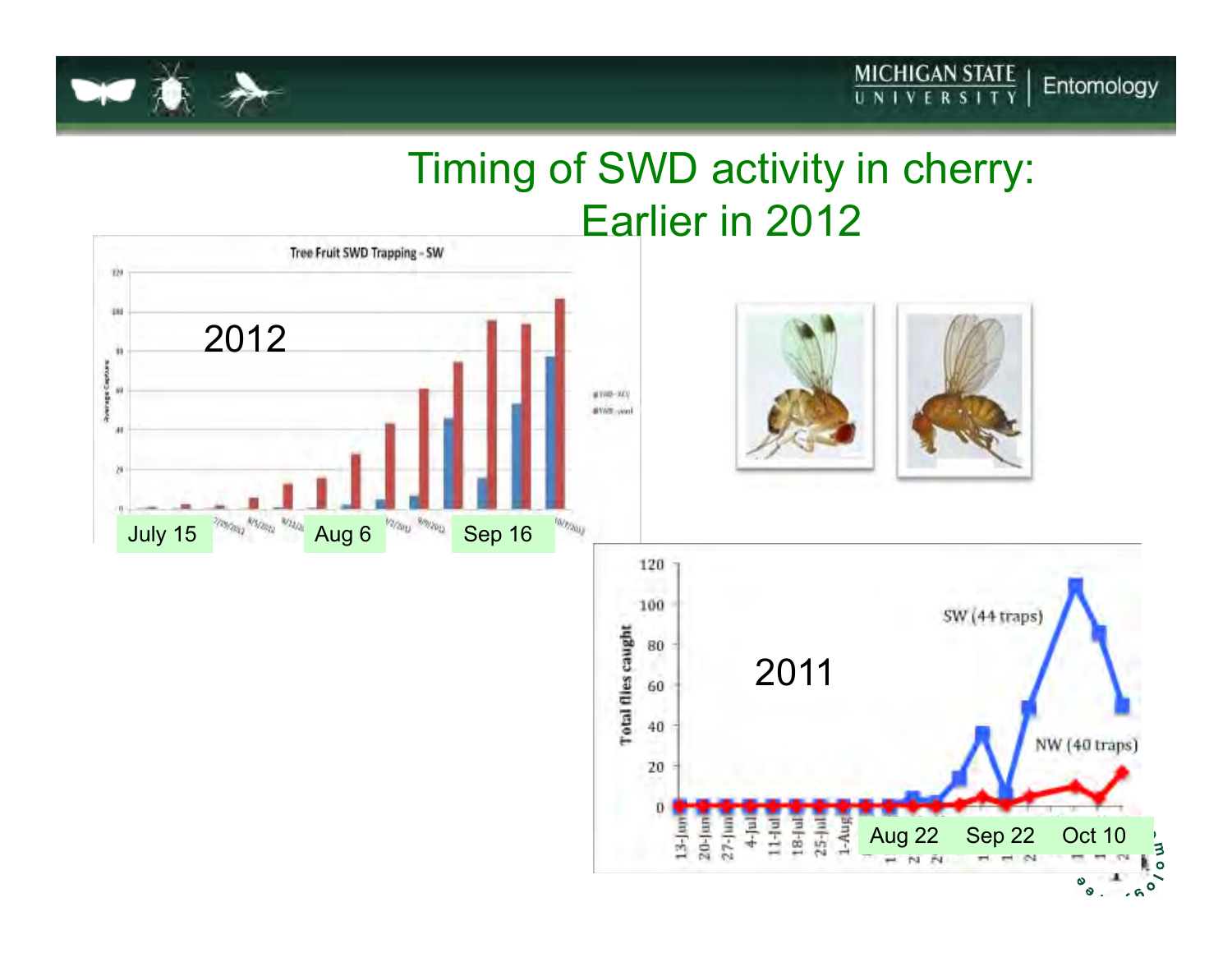![](_page_21_Picture_0.jpeg)

![](_page_21_Picture_1.jpeg)

![](_page_21_Picture_2.jpeg)

#### Blueberries infested

![](_page_21_Picture_4.jpeg)

![](_page_21_Picture_5.jpeg)

Raspberries:Heavily infested

![](_page_21_Picture_7.jpeg)

### **Cherries**

- SW few fruit, no<br>infortation infestation
- NW  $-$  5/5 orchards with  $\frac{1}{2}$ infested fruit (4 sweet, 1 tart)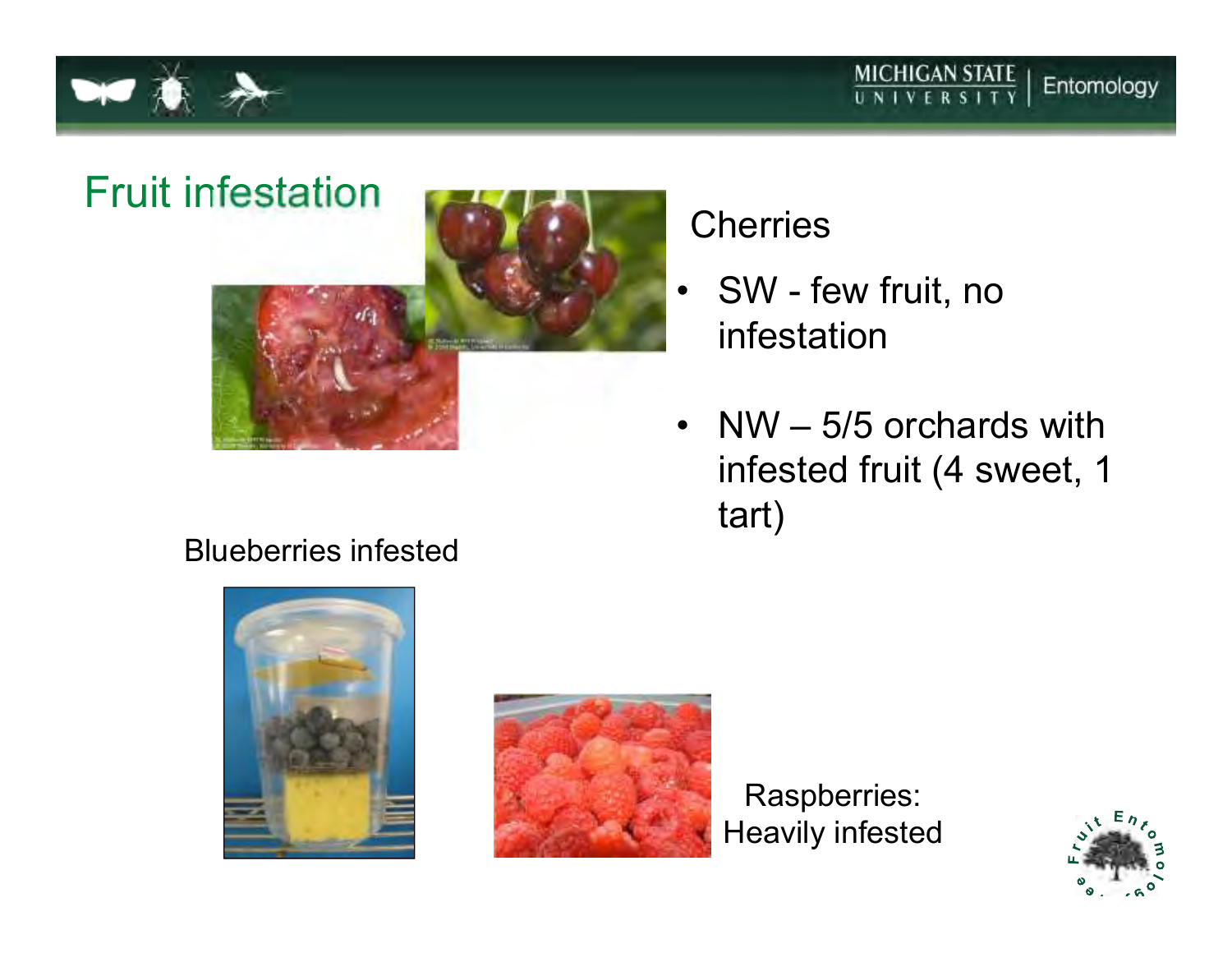![](_page_22_Picture_0.jpeg)

### Field bioassay trials, 2012 (R. Isaacs, blueberries)

![](_page_22_Picture_3.jpeg)

Treatments applied to small plots using a backpack sprayer.

Shoots with 20 leaves and 10 fruit picked at 1, 3, 5, 7, 10 DAT.

Add 5 male, 5 female SWD for 7 days.

Measure % fly mortality at 48 hours, number of larvae after 9 days.

![](_page_22_Picture_8.jpeg)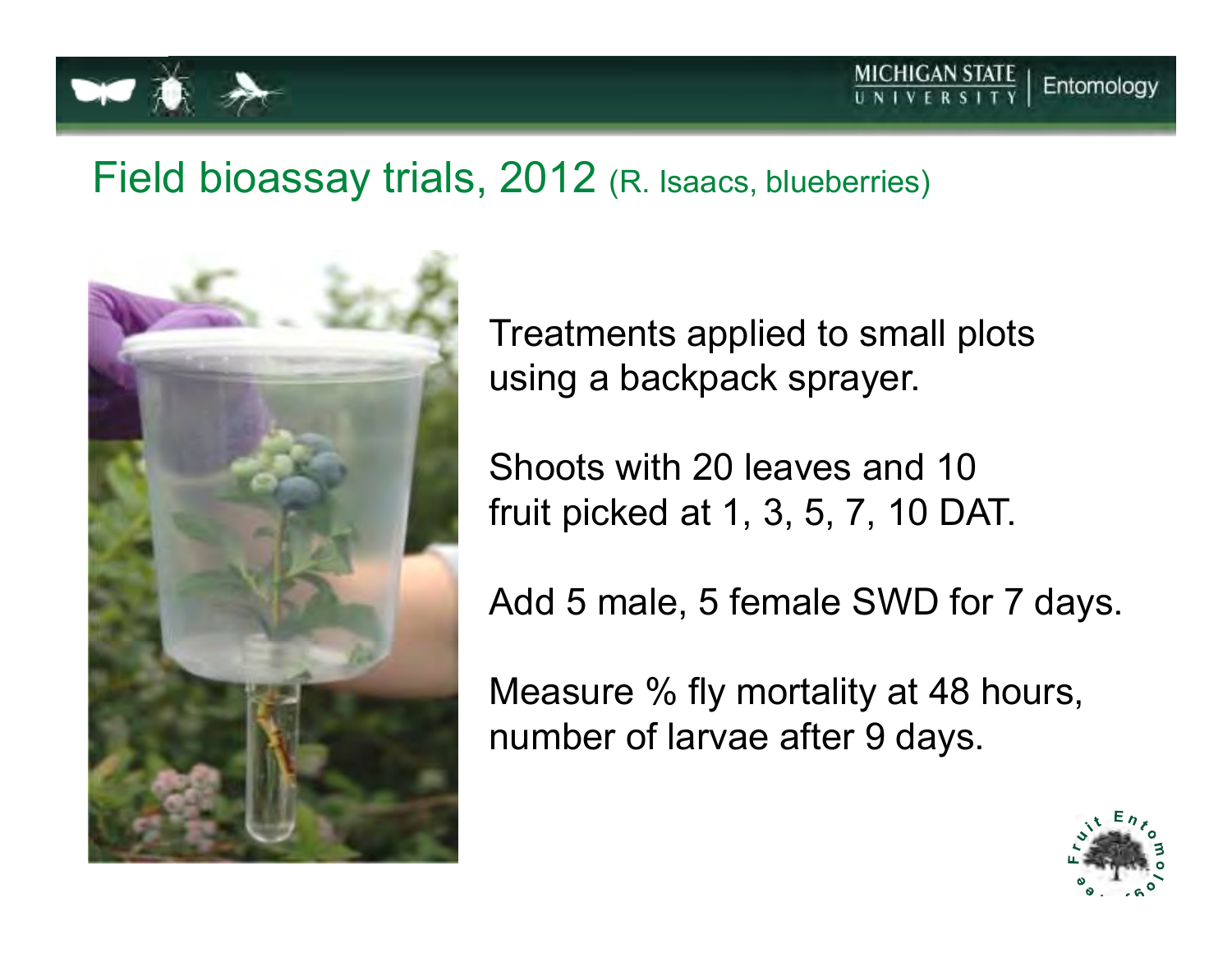![](_page_23_Picture_0.jpeg)

![](_page_23_Picture_1.jpeg)

# Field trials – residual control, 2012

![](_page_23_Picture_3.jpeg)

![](_page_23_Figure_4.jpeg)

![](_page_23_Picture_5.jpeg)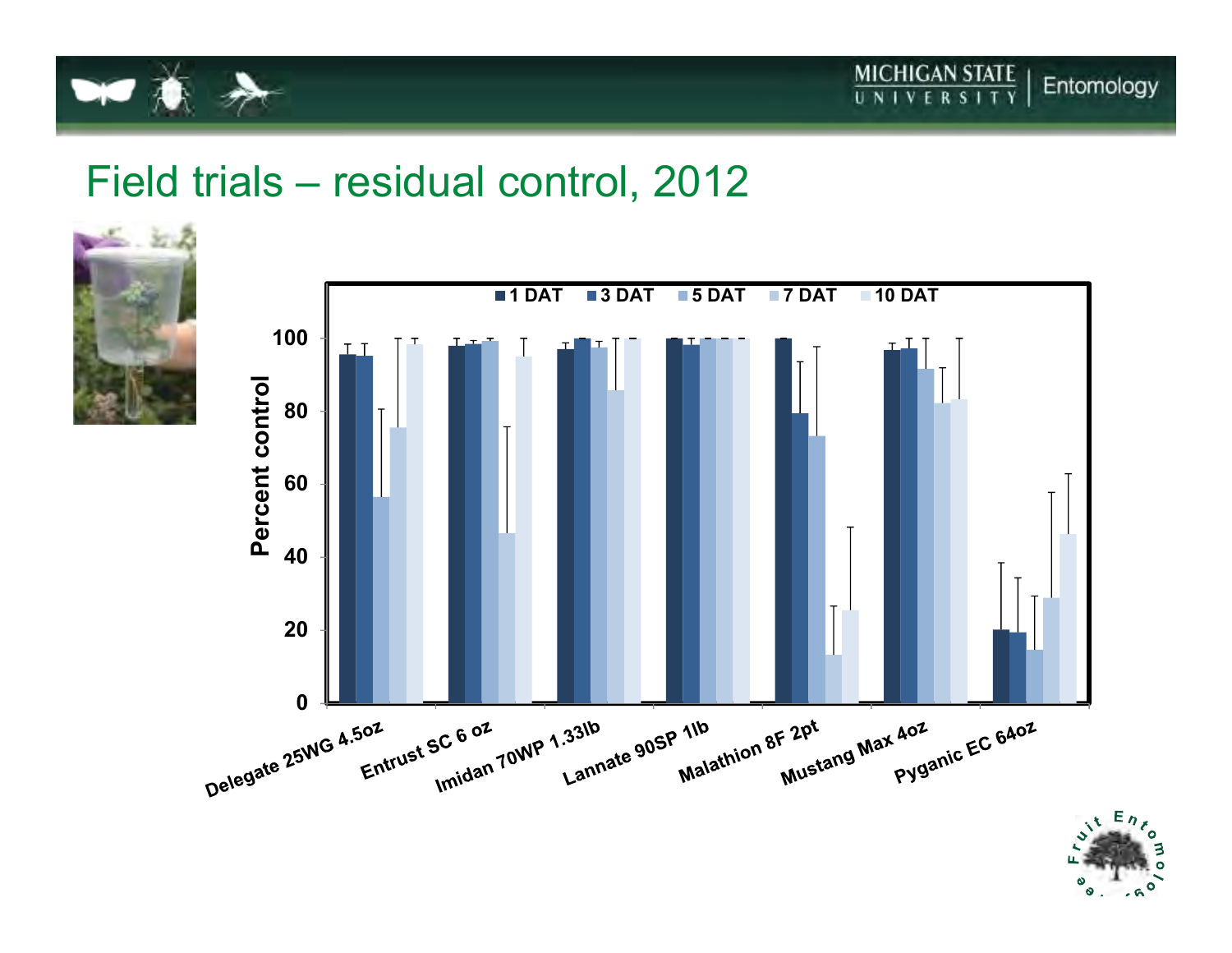![](_page_24_Picture_0.jpeg)

![](_page_24_Figure_2.jpeg)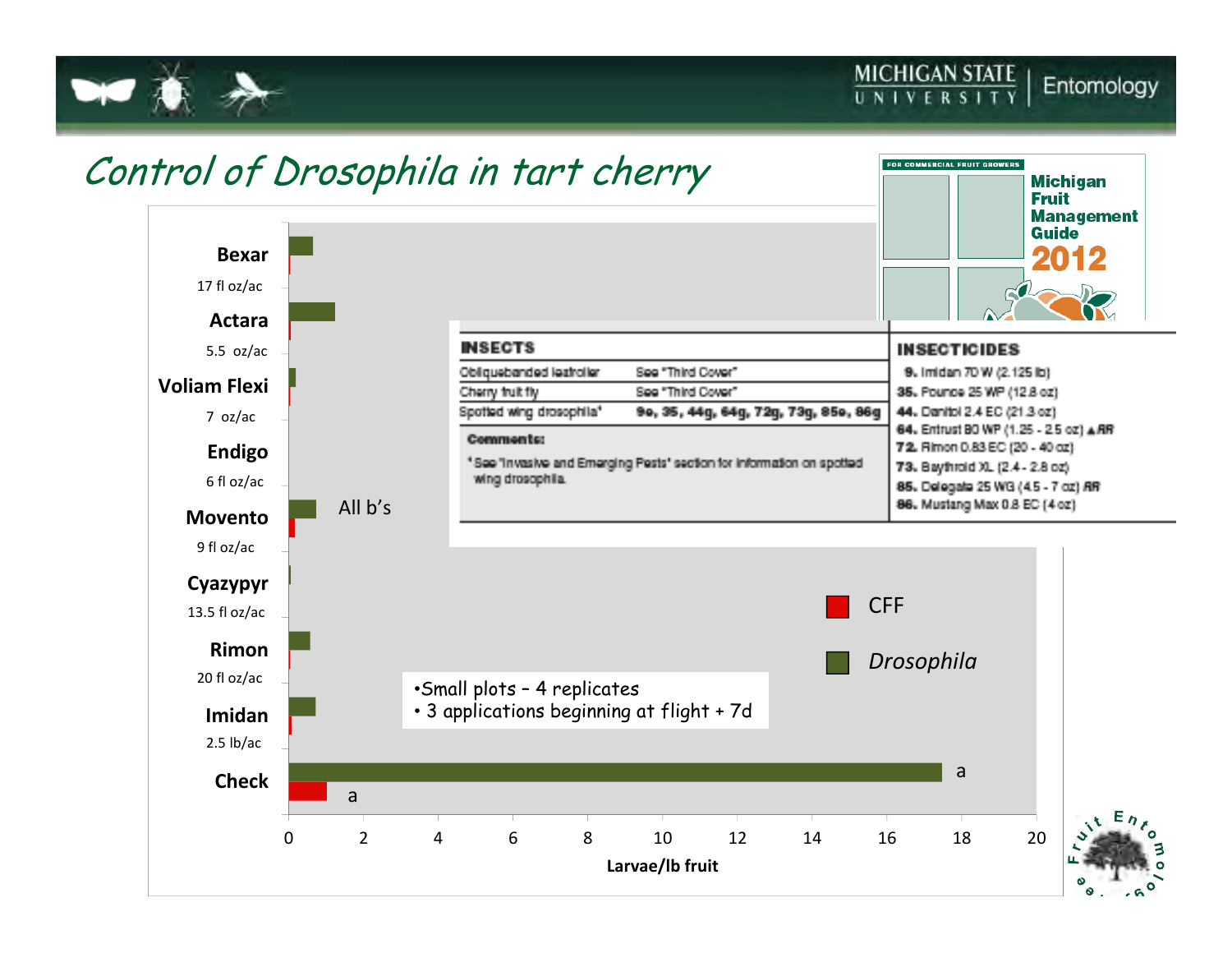![](_page_25_Picture_0.jpeg)

# *Detection of a new invasive: Fig Fruit Fly*

| NIVERSITY | Diagnosis Services<br>Kentavorg M-RBDI<br>menization and |  |  |
|-----------|----------------------------------------------------------|--|--|
|           |                                                          |  |  |
|           |                                                          |  |  |
|           |                                                          |  |  |

#### Dr. Jim Zablotny confirmed this new county record (Ottawa) for *Zapriounus indianus*

![](_page_25_Picture_6.jpeg)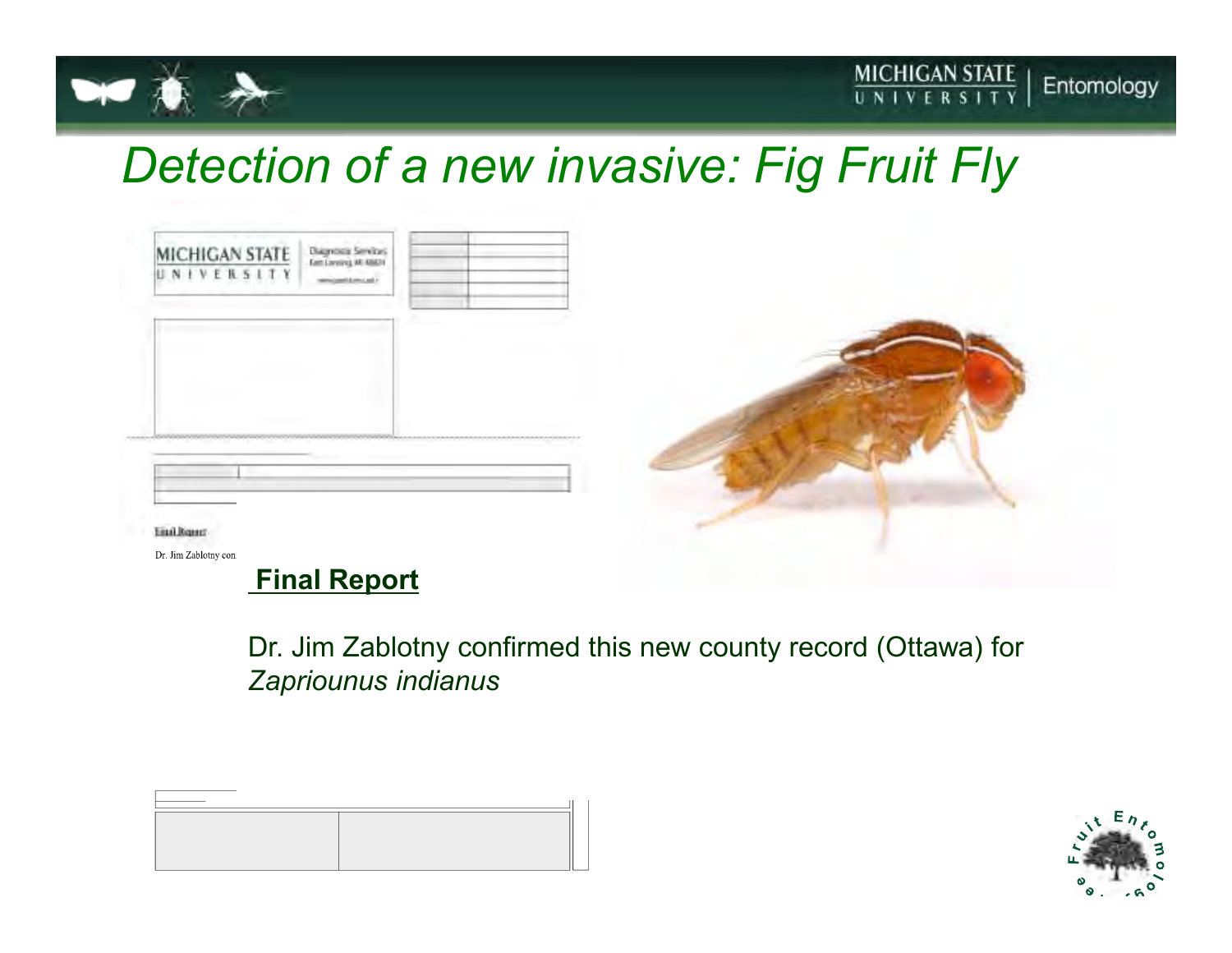![](_page_26_Picture_0.jpeg)

# Fig Fruit Fly - *Zaprionus indianus* (Gupta)

- Native to Africa, the Middle East, and southern Eurasia<br>• Careed to Western Hamisphere (Brazil 4000), and into
- Spread to Western Hemisphere (Brazil-1999), and into the USA(Florida – 2005; CA, GA and AZ – 2006; OK and SC – 2007)

![](_page_26_Figure_5.jpeg)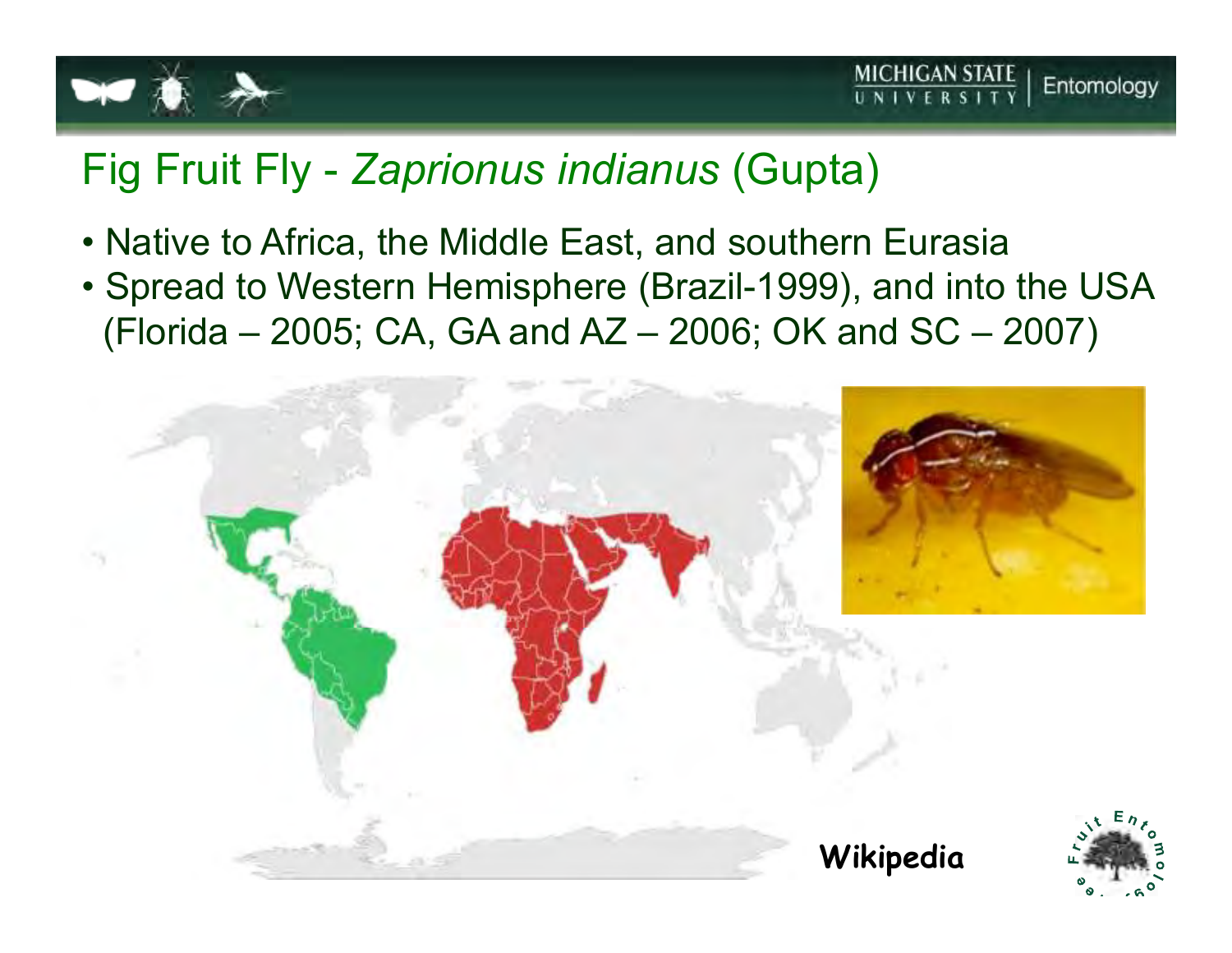![](_page_27_Picture_0.jpeg)

# **Biology**

- Generally found on injured and rotting fruit (on tree or ground)
- In native regions found infesting 74 fruit species, fig, banana, guava, persimmon, avocado, citrus, etc.(also peach in western hemisphere)
- Adult longevity avg. 80-90 d
- Females lay about 60 eggs<br>• Fas te edult 35,40 dave
- Egg to adult 35-40 days
- Multiple generations / year

![](_page_27_Picture_8.jpeg)

**MICHIGAN STATE**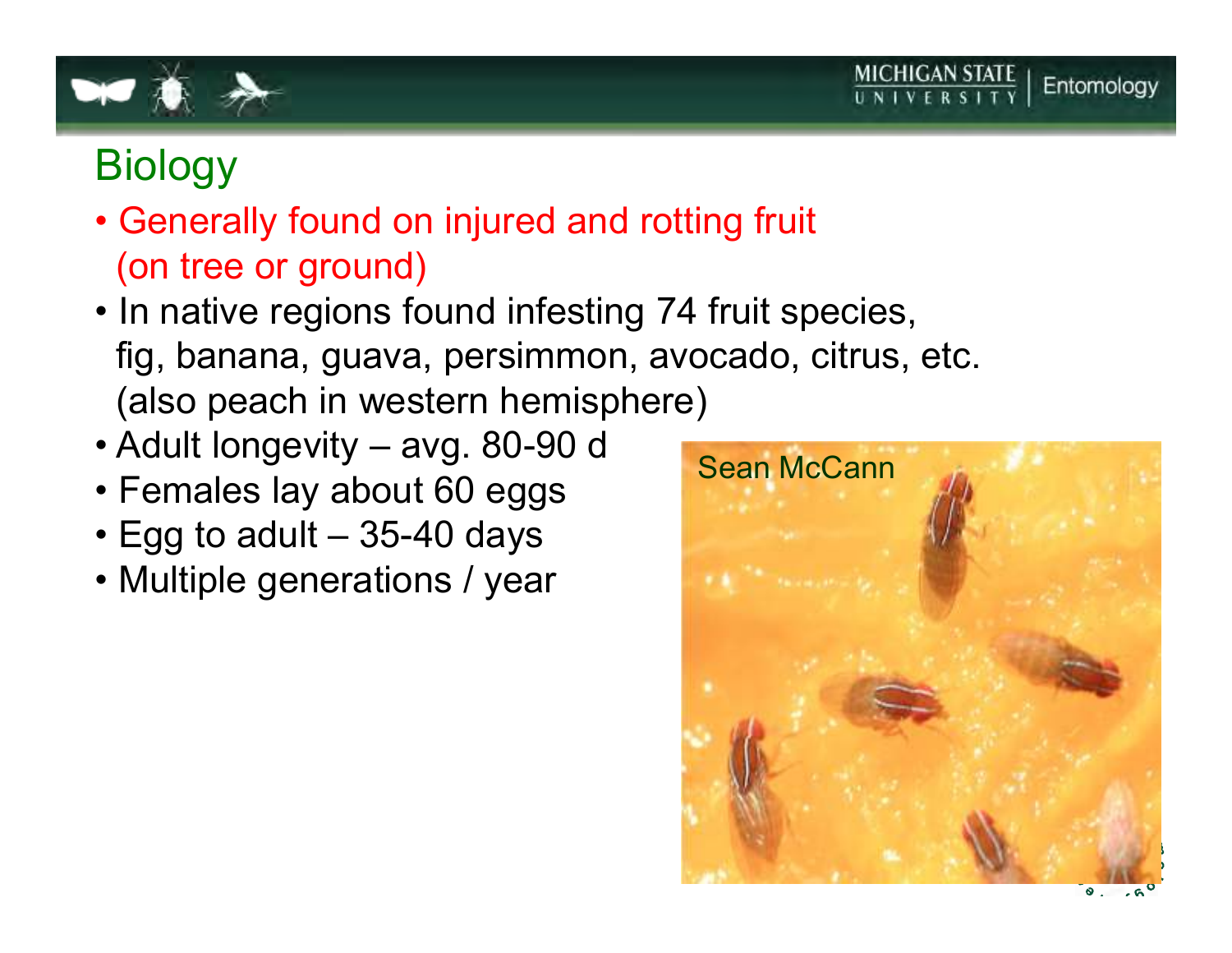![](_page_28_Picture_0.jpeg)

## Fig Fruit Fly Detection in MI

Total collected = 32

![](_page_28_Figure_4.jpeg)